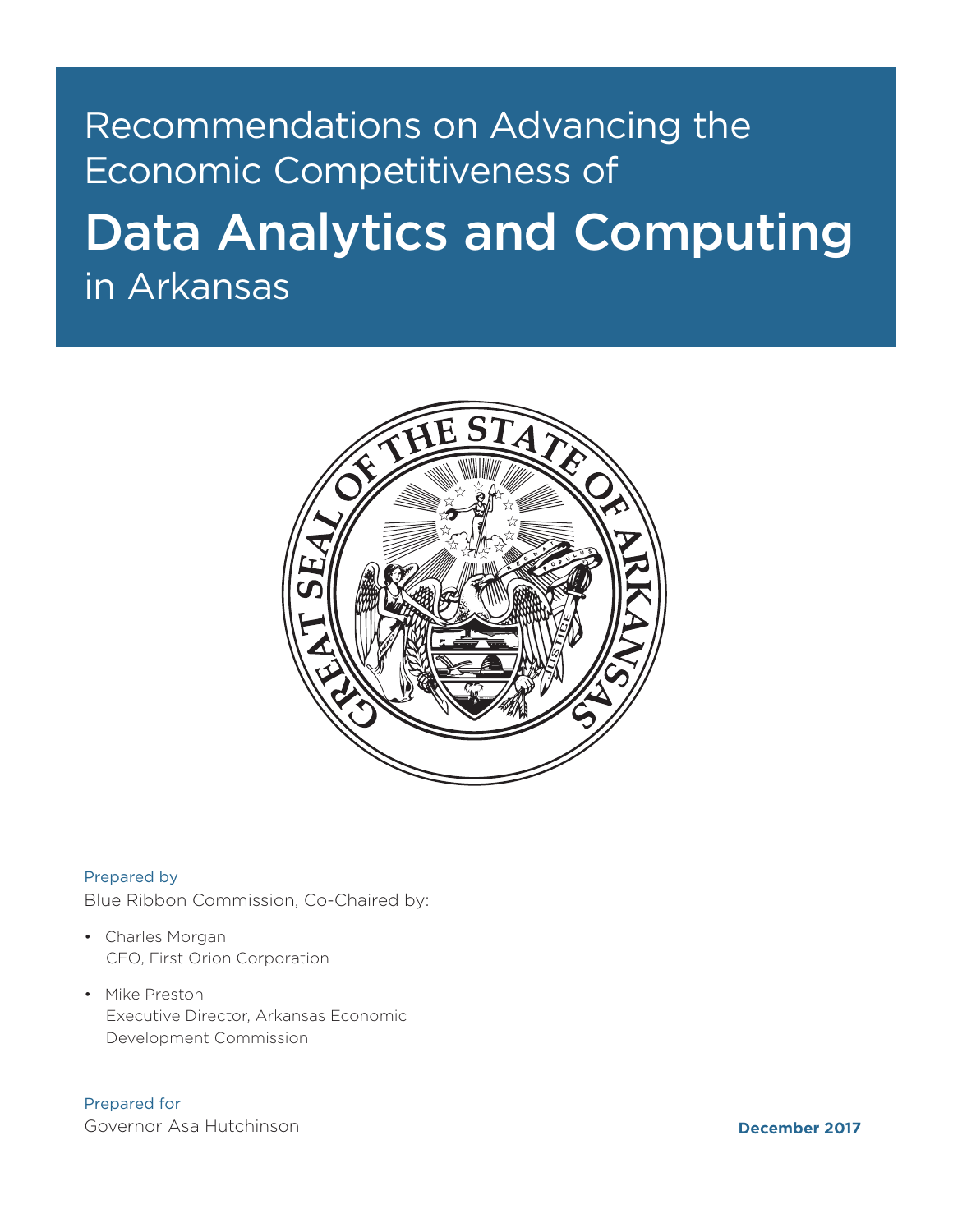## Report to the Governor from the Blue-Ribbon Commission on the Economic Competitiveness of Data Analytics and Computing in Arkansas

*On behalf of the Co-Chairs and the Commission members, the following report communicates the conclusions and recommendations of the Commission, which was charged by Governor Hutchinson to provide guidance to the State on the needs of the business community regarding data analytics and computing. The Commission's report establishes that Arkansas cannot afford to sit idly by as data analytics and computing transforms the way businesses and government will compete in the 21st century.* 

*This report is a result of an unprecedented collaboration between the private and the public sector. The opportunity to succeed is enhanced as great Arkansas companies, working in conjunction with the State, joined together in propelling Arkansas to the lead in this important business transformational effort. The following* recommendations do not reflect incremental steps toward a long-term goal; instead this report outlines a very *aggressive plan to establish a leadership role for Arkansas in a public and private partnership.* 

### Listing of Commission Members

Charles Morgan, Co-Chair CEO, First Orion Corporation

Mike Preston, Co-Chair Executive Director, Arkansas Economic Development Commission

Jerry Adams President & CEO, Arkansas Research Alliance

Don Bobbitt President, University of Arkansas System

Andrew Clyde President & CEO, Murphy USA

Ed Drilling Arkansas State President, AT&T Services, Inc.

John Haley Co-Chief Investment Officer, The Circumference Group

Todd Hillman Vice President, MISO Energy South Region

Rich Howe CEO, Inuvo, Inc.

Sonja Hubbard CEO, E-Z Mart, Inc.

Clay Johnson EVP, Enterprise Chief Information Officer, Walmart Stores, Inc.

Jerry Jones EVP, Acxiom Corporation Gaylon Lawrence The Lawrence Group

Maria Markham Director, Arkansas Department of Higher Education

Monica McGurk Chief Growth Officer, Tyson Foods

Walter Smiley Founder & Former CEO, Systematics

Warren Stephens Chairman, President & CEO, Stephens, Inc.

Chuck Welch President, Arkansas State University System

#### Staff Director

Tom Chilton, Director of Division of Science and Technology, Arkansas Economic Development Commission

#### Consulting Assistance

Mitch Horowitz and Joe Simkins, TEConomy Partners LLC., a global leader in research, analysis and strategy for innovation-based economic development. For further information, please visit www.teconomypartners.com

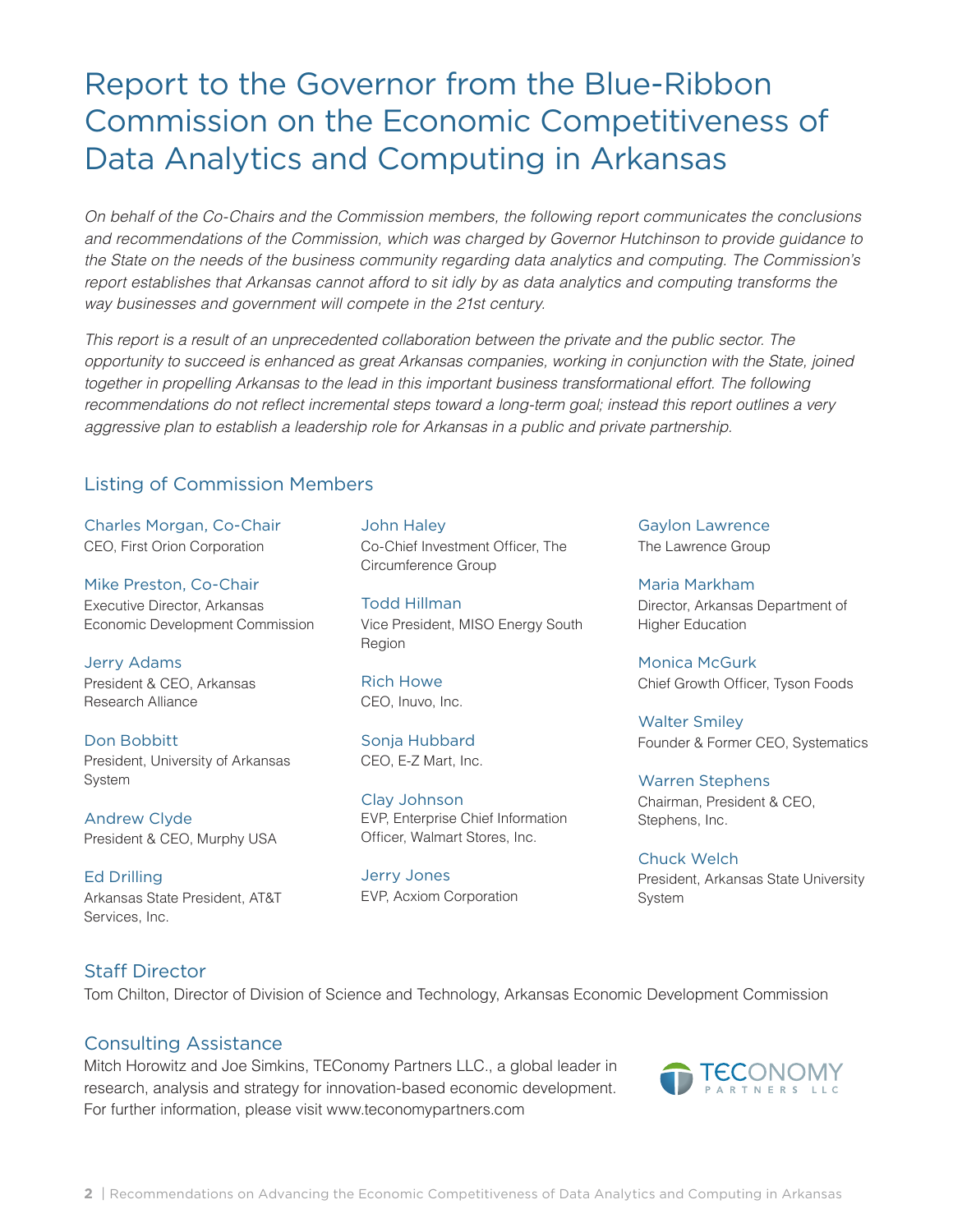# Table of Contents

| <b>Executive Summary</b>                                                                                                                                                                             | 4              |
|------------------------------------------------------------------------------------------------------------------------------------------------------------------------------------------------------|----------------|
| • Vision Statement                                                                                                                                                                                   | 5              |
| • Mission Statement of Broad Objectives                                                                                                                                                              | 5              |
| • Recommendations for Near-Term Plan of Action                                                                                                                                                       | 6              |
| • Recommendations to Organize a Sustainable Public-Private Partnership for<br>Advancing Data Analytics and Computing in Arkansas                                                                     | 6              |
| <b>Charge from Governor</b>                                                                                                                                                                          | $\overline{ }$ |
| Setting the Context: The Importance of Computing and<br>Data Analytics and Arkansas' Competitive Position                                                                                            | 8              |
| Vision and Mission for Arkansas in Computing and Data Analytics                                                                                                                                      | 11             |
| • Vision Statement                                                                                                                                                                                   | 11             |
| • Mission Statement of Broad Objectives                                                                                                                                                              | 11             |
| Recommended Strategic Action Plan                                                                                                                                                                    | 14             |
| • Recommendations for Near-Term Plan of Action                                                                                                                                                       | 14             |
| Advancing increased networking and executive education for Arkansas<br>companies to better integrate data analytics into their businesses                                                            | 15             |
| Reinforcing data analytics skills development across Arkansas'<br>universities and connecting students with businesses                                                                               | 16             |
| Target data analytics and computing talent retention, attraction and<br>$\blacktriangleright$<br>retraining to ensure Arkansas can meet existing and new company<br>demand for data analytics talent | 17             |
| Raising Arkansas technical capabilities through a Data Analytics<br>Strategic Implementation Fund                                                                                                    | 18             |
| • Recommendations to Organize a Sustainable Public-Private Partnership for<br>Advancing Data Analytics and Computing in Arkansas                                                                     | 19             |
| <b>Recommended Resource Plan</b>                                                                                                                                                                     | 20             |
| Appendix                                                                                                                                                                                             | 22             |
| • Glossary of Terms for the Governor's Blue-Ribbon Commission on the Economic<br>Competitiveness of Computing and Data Analytics                                                                     | 22             |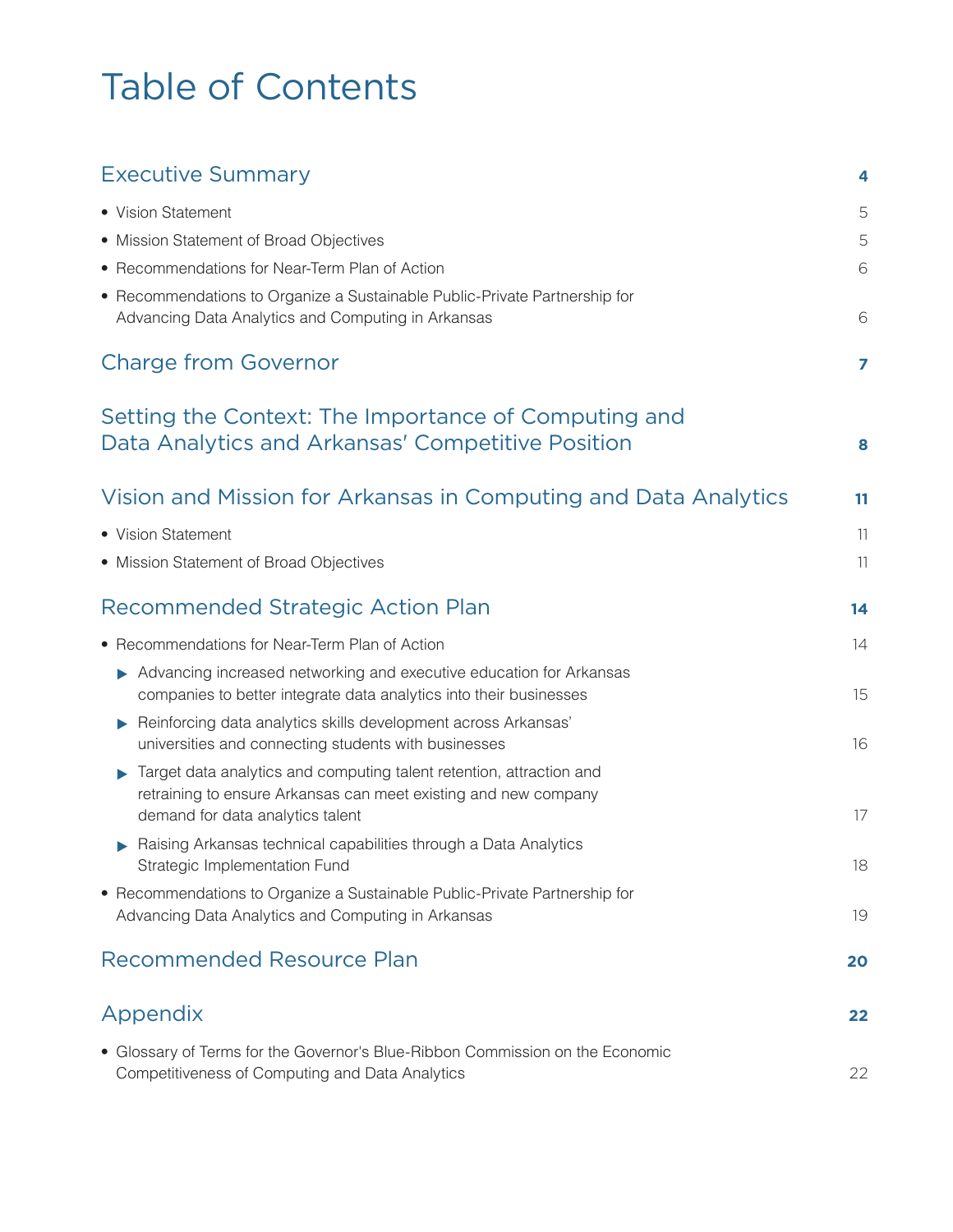## Executive Summary

In late March of 2017, Governor Asa Hutchinson kicked off the deliberations of his Blue Ribbon Commission to report on the Economic Competitiveness of Arkansas in Data Analytics and Computing (the "Commission"). The Commission is co-chaired by Charles Morgan, CEO of First Orion Corporation and Founder of Acxiom Corporation, and Mike Preston, Executive Director of Arkansas Economic Development Commission (AEDC). The membership of the Commission draws upon industry executives from many of Arkansas' leading companies using data analytics and computing to compete across retail, transportation, food processing, agricultural, energy, information technology, and telecommunications sectors with representation of educational leaders of Arkansas' higher education systems.

The Commission has set out a "breakout" strategy for Arkansas considering the stakes in the economic competition around data analytics and computing. The unprecedented amount of digital information or Big Data being generated from digitizing of records, on-line transactions, social networking, Internet searches and extensive use of sensors and other monitoring technologies is now generating value and competitive business advantage using the tools of data analytics and computing, such as predictive modeling and machine learning algorithms, massive data storage and mining, and data visualization and decision support tools. On its own, the emerging industries providing advanced tools and services in data analytics and related computing will be a nearly \$100 billion market in the years to come.

But the economic consequences of data analytics and computing are far greater. Data analytics and computing are at the forefront of a significant new business transformation in the way companies make decisions, design new products and interact with their supply chains and customers in real time.

Arkansas cannot afford to sit idly by as data analytics and computing transform the way businesses compete in the 21st century. As Mike Preston, Executive Director of the Arkansas Economic Development Commission and Co-chair of the BlueRibbon Commission, explained at the kick-off meeting, "The future of Arkansas' economic development is tied to our ability to succeed in data analytics and computing. It is a technology that cuts across our leading industries. If we are to succeed in retaining and growing existing jobs and recruiting industry we have to have the talent and technical capabilities to meet this opportunity." Charles Morgan, founder and past Chairman and CEO of Acxiom and now Chairman and CEO of First Orion Corporation, who serves as the other Co-chair of the Commission, echoed the concern around measuring up to the talent demands in data analytics and computing. "Software development is totally different now than what it used to be. The best job candidate needs to bring a background in computer science and data analysis, with an understanding of business requirements. A public-private partnership is needed to collaborate in developing the talent we all need in industry to compete in data analytics and computing. Higher education is a strategic partner, but not necessarily the total solution."

For Arkansas, the breakout opportunity is to partner with its major existing companies in their efforts to transform their businesses to win in a data-driven, real-time, hyper-consumer-focused marketplace. Data analytics and computing is not merely about an emerging new industry of the future, but goes to the basic question of whether Arkansas' existing industries will stay competitive and be able to generate the highquality jobs needed to advance the state's per capita income and standard of living for Arkansans. This is at the heart of the Vision Statement set out by the Commission – data analytics and computing is about existing industries and companies in Arkansas winning in the global marketplace.

The success of Arkansas in advancing its vision of transforming existing industries through data analytics and computing depends upon having a balanced approach of near-term actions that meet industry needs, along with an organizational plan for a sustained public-private partnership effort.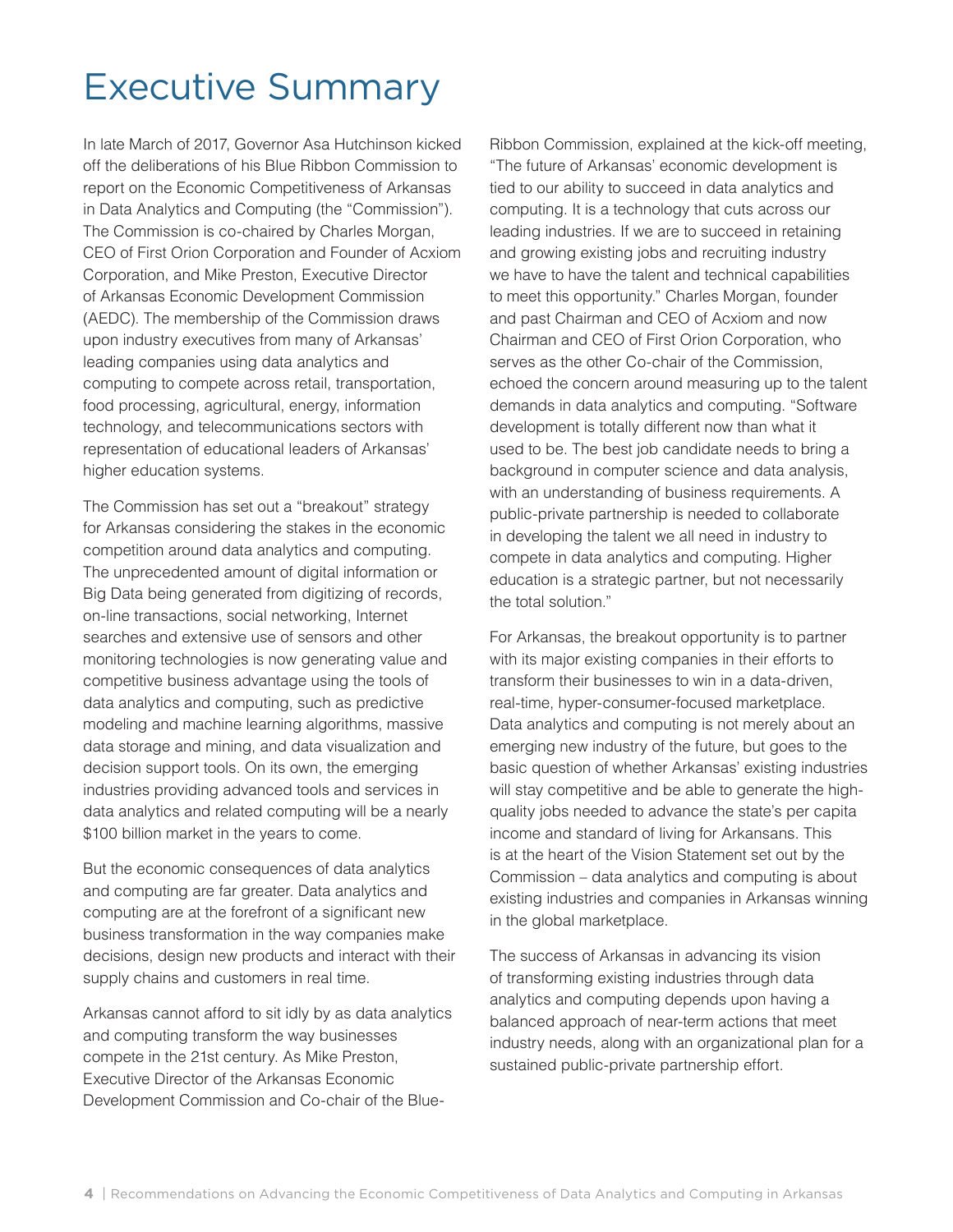### Vision Statement

Arkansas is a global leader in the transformation of existing industries through the application of data analytics and related computing capabilities [such as machine learning, predictive modeling, and applied data management and visualization] involving the integration of technical and business skills, advancement of talent pipelines and ongoing upgrades to relevant workforce skills.

### Mission Statement of Broad Objectives

Critical for the success of Arkansas in having its leading industries and companies competing in data analytics and computing is **sustaining a public-private partnership** able to accomplish strategic and focused near-term actions that address industry needs, while having a longer-term focus on emerging needs and opportunities for Arkansas to succeed in transforming its existing industries through data analytics and computing.

Over the next five years, the public-private partnership's strategic priorities to advance its vision and address the most pressing needs of industry in Arkansas to strengthen their competitiveness and capabilities in computing and data analytics involves:

- **Addressing the challenge of recruiting top talent actively involved in data analytics and computing**
- **Raising industry awareness and understanding**
- **Developing, engaging and retaining homegrown top talent in data analytics and computing**

The longer-term mission of the sustainable public-private partnership in data analytics and computing would be to advance the following broad objectives:

- **Advance a thriving ecosystem and high-value business environment in data analytics and computing in Arkansas focused around existing industries and business functions, such as supply chain management, consumer and retail services, energy, telecommunications, and health care**
- **Create a critical mass of technology capabilities and workforce skills in data analytics and computing in Arkansas to serve as a competitive advantage to drive economic growth in the state and to improve the quality and efficiency in delivering public services to Arkansans**
- **Foster high-skilled, high-paying career pathways for Arkansans in data analytics and computing**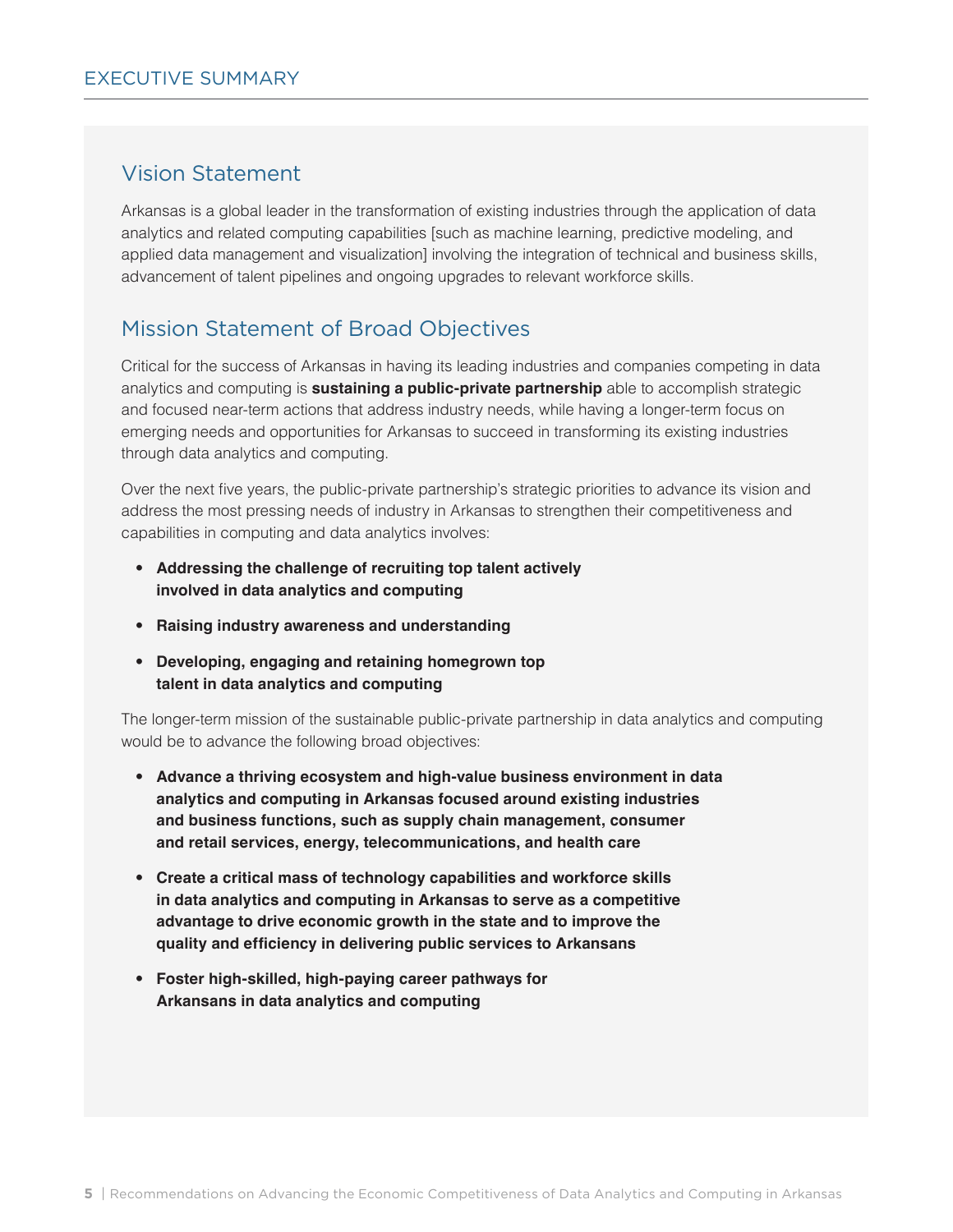## Recommendations for Near-Term Plan of Action

The near-term strategic priorities and actions recommended by the Commission involve four broad initiatives:

- Advancing increased networking and executive education for Arkansas companies to better integrate data analytics into their businesses
- Reinforcing data analytics skills development across Arkansas' universities and connecting students with businesses
- Target data analytics and computing talent retention, attraction and retraining to ensure Arkansas can meet existing and new company demand for data analytics talent
- Raising Arkansas technical capabilities through a Data Analytics Strategic Implementation Fund

## Recommendations to Organize a Sustainable Public-Private Partnership for Advancing Data Analytics and Computing in Arkansas

#### **Governance**

The Arkansas Partnership for Data Analytics and Computing will be governed as an independent non-profit organization, comprised of an industry-led Board with representation from state government and higher education.

The governing board will be limited to nine to eleven members to be an effective working board that can best guide and oversee the action plan of the initiative.

Broader planning committees may be organized around specific objectives to ensure stakeholder engagement to be inclusive of all parts of the state and to engage with sectors of state economy and public sector that would not ordinarily think about data analytics as being key to solving industrywide problems, including agriculture/timber, K-12 education, etc.

An external advisory board also may be considered to engage experts from outside of Arkansas to help provide insights on future directions and help assess ongoing efforts to the governing board.

#### **Operating Model**

The Arkansas Partnership for Data Analytics and Computing will require dedicated resources for developing a "lean" staff able to facilitate engagement and keep actions moving forward. The key value is in having dedicated staffing in sustaining and building relationships, supporting board of directors and advisory groups and learning from experiences.

The staff of the initiative also will support the ongoing committees that may be formed by the governing board in areas such as educational support, industry support, economic development and outreach/awareness.

#### **Resource Plan**

A base level of funding of up to \$25 million over a five-year period from public and private sources will be required to staff the initiative and launch its nearterm program efforts as a key technology-based economic development initiative of the state.

A mix of public and private resources will be required to support each specific action, tailored to that action. Overall, public funding is expected to leverage significantly greater private investment through program activities and incentivized actions.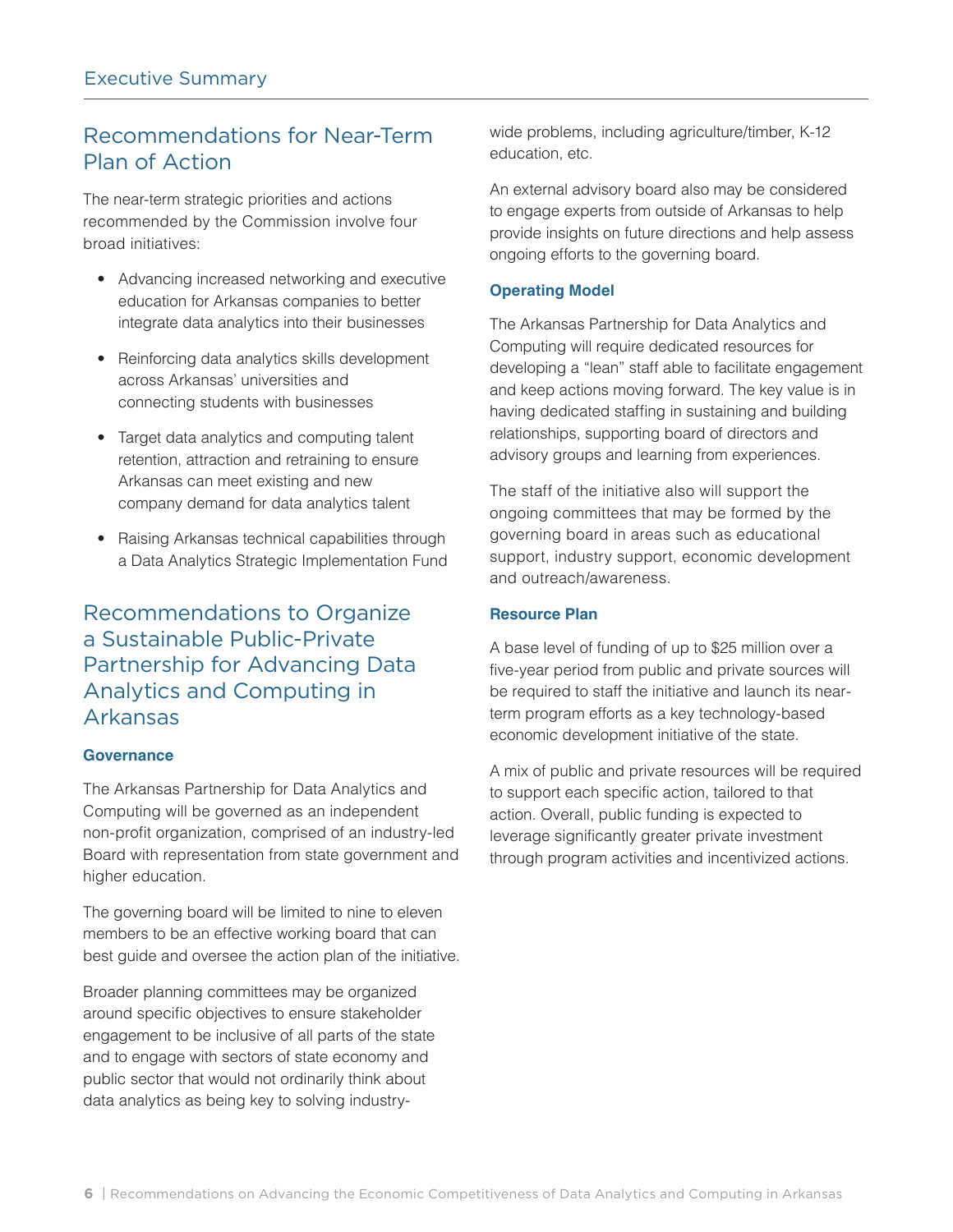## Charge from Governor

*In forming this Governor's Blue-Ribbon Commission to Report on the Economic Competitiveness of Computing and Data Analytics, my expectation is to set a guide for the State to respond to the needs of our business community and, in doing so, create career opportunities for our best and brightest young workers to remain in Arkansas and raise our overall state capabilities across industry, higher education and government to advance and apply the tools of data analytics and computing.* 

*Arkansas is not new to the world of data analytics and computing. We have a history of both successful innovative companies and established industry leaders breaking new ground in the use of advanced computing and data analytics. But we know that the competition around the transformation of Big Data and its applications is stiff and the stakes are high for our state's leading industries and future economic prosperity.* 

*Arkansas can be a national leader in data analytics and computing. Our coding initiative is now nationally*  recognized for its accomplishments, with more than 5,500 high school students participating and a growing cadre of trained teachers certified to sustain the effort far into the future. This success now needs to be carried across *industry, government and higher education.* 

*For Arkansas to succeed we must work together to raise our capabilities and have a common game-plan with a clear vision, mission and strategic actions to be a national leader. It is this important task that the Blue-Ribbon Commission is being asked to address.* 

**Opening Remarks from Governor Asa Hutchinson to the First Blue-Ribbon Commission Meeting on March 27, 2017**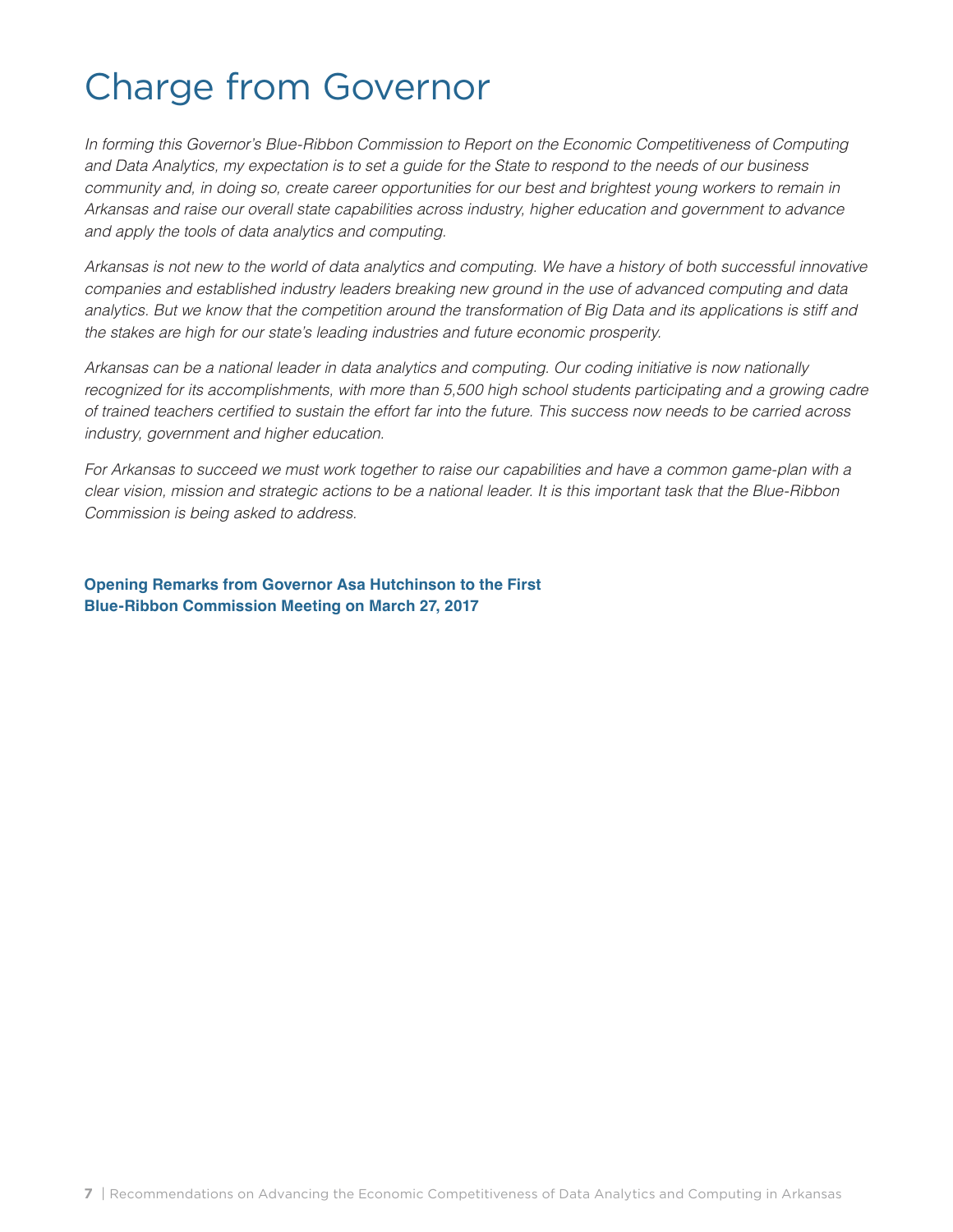## Setting the Context: The Importance of Computing and Data Analytics and Arkansas' Competitive Position

Data analytics and computing is at the forefront of a significant new business transformation in the way companies make decisions, design new products and interact with their supply chains and customers in real time. The unprecedented amount of digital information or Big Data being generated from digitizing of records, on-line transactions, social networking, Internet searches and extensive use of sensors and other monitoring technologies is now generating value and competitive business advantage using the tools of data analytics and computing, such as predictive modeling and machine learning algorithms, massive data storage and mining, and data visualization and decision support tools. One indication of the sea change underway is that the market for data analytics and computing applications in Big Data reached \$18.3 billion in 2014 and is expected to reach \$92.2 billion by 2026 – a strong compounded annual growth of 14.4%.<sup>1</sup>

The economic implications for Arkansas are significant. Arkansas' large and mid-sized growth companies that drive the state's high wage, existing industries need to be global leaders in the use of data analytics or risk being eclipsed by their competition.

As the McKinsey Global Institute explains:

*"The use of big data is becoming a key way for leading companies to outperform their peers. For example, we estimate that a retailer embracing big data has the potential to increase its operating margin by more than 60 percent … Across [industry] sectors, we expect to see value accruing to leading users of big data at the expense of laggards, a trend for which the emerging evidence is growing stronger. Forward-thinking leaders can begin to aggressively build their organizations' big data capabilities. This effort will take time, but the impact of developing a superior capacity to take advantage of big data will confer enhanced* 

*competitive advantage over the long term and is therefore well worth the investment to create this capability. But the converse is also true. In a big*  data world, a competitor that fails to sufficiently *develop its capabilities will be left behind."*<sup>2</sup>

#### **Figure 1**

#### A gallery of disruptive technologies



SOURCE: McKnisey Global institute<br>When on simple the control institute a strained for the match of the complete of the control of the state applications only. They<br>represent CDP or market size (eventue), but rather economi

Arkansas companies and higher education institutions are making strong gains, but cannot succeed as a "follow-me" state and needs a break-out strategy to leap frog competitors and become a leading nexus in the business transformations taking place. Businesses in Arkansas are adding jobs in data analytics and computing at a faster pace than the nation over the economic recovery, but Arkansas businesses are generally starting from a smaller pool of such workers in both critical mass and average skill levels. Currently Arkansas is importing talent to meet its demand for data analytics and computing workers, even as higher education institutions in Arkansas are generating more graduates in the fields of data analytics and computing, because the overall levels of graduates and their retention are too low.

1 Ralph Finos, 2016-2026 Worldwide Big Data Market Forecast, Wikibon, March 30, 2016<br>2 McKinsey Global Institute, Big Data: The Next Frontier for Innovation, Competition and Productivity, June 2011, page 6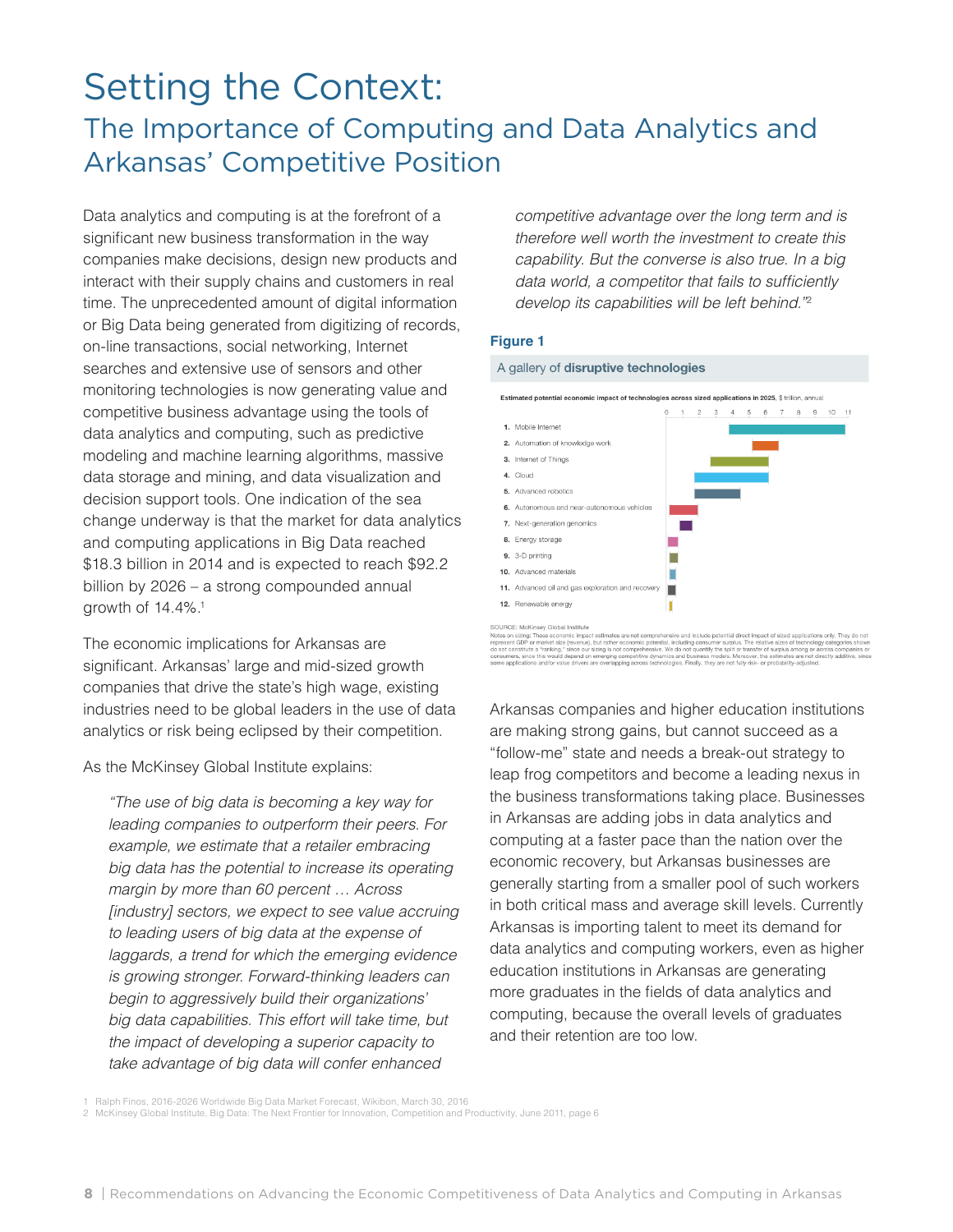#### Arkansas Outpacing U.S. Growth in Most Data Analytics and Computing-related Occupations, 2010-2015

- Arkansas Grew 32% compared to 23% for the Nation
- Gain of 12,590 jobs in data analytics and computing over past six years

Source: Arkansas Department of Workforce and U.S. Bureau of Labor Statistics, calculations by TEConomy Partners, LLC. Data Science occupations includes occupations in computer science, statistics and math, economics, business and financial analysts, logistics and operations, engineering and scientists.

#### Strong job growth projected for Arkansas Data Analytics and Computing-Related Occupations through 2014

- 13% growth in data analytics and computing jobs compared to 10% for all occupations in Arkansas from 2014 to 2024
- 1,531 new job annual openings expected from 2014-2024 in data analytics and computing in Arkansas

Source: Long Term Occupational Employment Projections, Arkansas Department of Workforce, calculations by TEConomy Partners, LLC.

#### Big Gap in Share of Arkansas College Graduates Pursuing Degrees in Data Analytics and Computing Fields Compared to National Average

- Less than 10% of Arkansas college graduates getting degrees in fields related to data analytics and computing
- More than 20% of U.S. college graduates getting degrees in fields related to data analytics and computing

Source: National Center for Educational Statistics, 2015, calculations by TEConomy Partners, LLC.

#### Arkansas Importing Talent to Meet Industry Demand for Workers in Data Analytics and Computing

- Arkansas had a net in-migration of 6,532 workers with degrees in fields related to data analytics and computing from 2011 to 2015
- 11,892 migrated to Arkansas
- 5,360 migrated out of Arkansas

Source: American Community Survey Microfile Data, calculations by TEConomy Partners, LLC.

#### **Job Growth**

in Data Analytics & Computing 2010-2015





2014-2024



**& Computing Jobs**

**Share of College Degrees**  in Data Analytics & Computing 2015



**Migration of Workers**  in Data Analytics & Computing 2011-2015

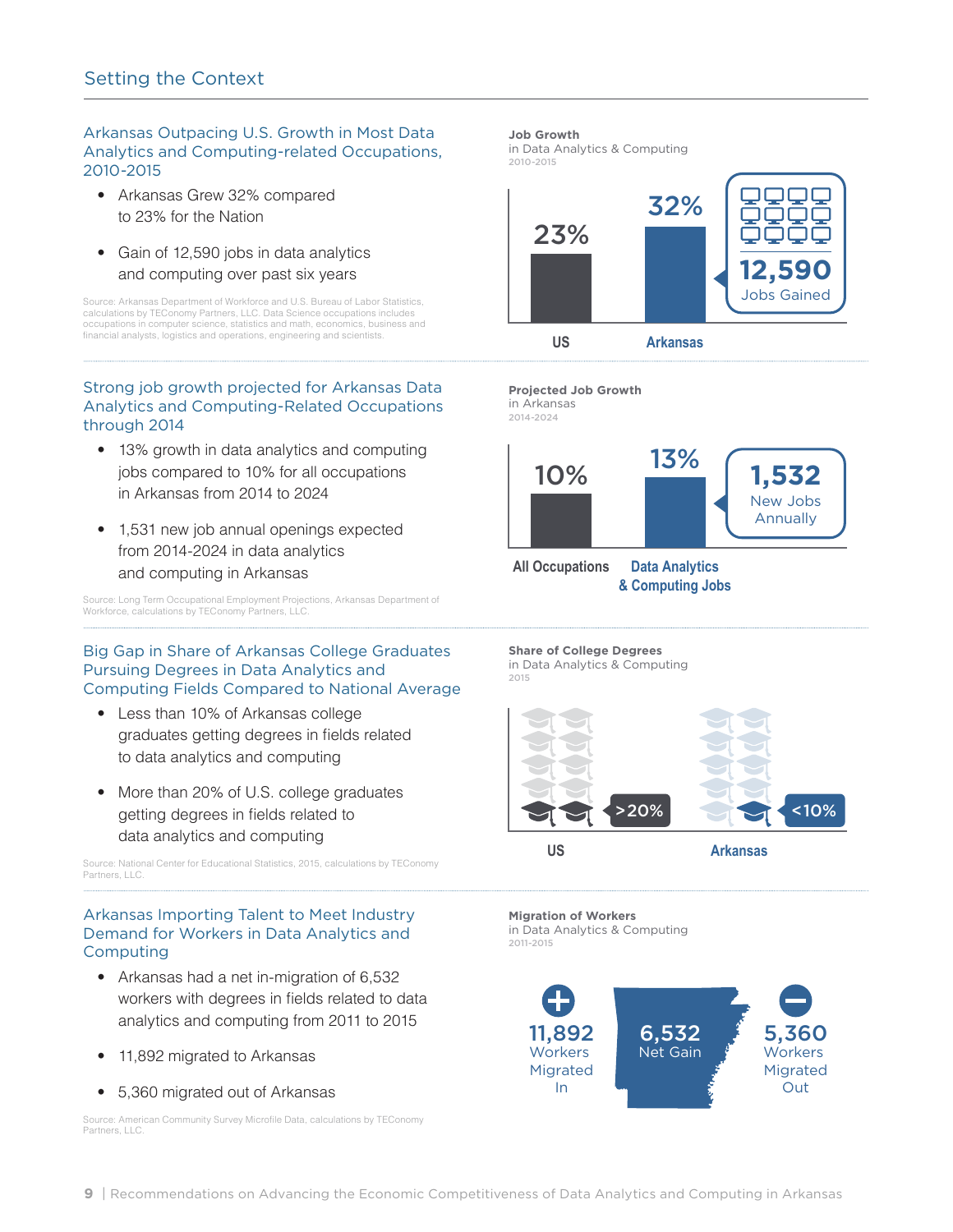### Setting the Context

The Governor's Blue-Ribbon Commission on the Economic Competitiveness of Data Analytics and Computing in Arkansas have identified how Arkansas can succeed in becoming a world leader in transforming existing industries through accelerating the usage of data analytics and computing capabilities. The conditions necessary for this success include:

- Breaking down the silos across its individual companies and industry sectors to advance the overall data analytics and computing capabilities in Arkansas by creating meaningful connections among companies and data analytics/ computing professionals and recent graduates
- Supporting and stimulating industry demand for data analytics and computing capabilities as a leading existing business retention and growth strategy in Arkansas as well as having a robust business development strategy for data analytics and computing to attract outside investment to Arkansas
- Leveraging the large data sets found across leading companies and organizations in Arkansas involving consumer behavior, supply chain and transportation, retail management, energy transmission, and drug development and health care to advance recognized excellence in specific domain areas of data analytics and computing and establish compelling career opportunities for retaining and attracting top talent to Arkansas
- Having Arkansas state government continue to be a national leader in pursuing and re-aligning public policies, economic development tools, higher education investments and government service delivery to prioritize raising data analytics and computing capabilities in the state

These efforts cannot be advanced as stand-alone initiatives. Instead, a sustained public-private partnership is needed able to implement nearterm actions in an integrated manner that offer measurable and meaningful gains for industry,

while having a longer-term focus on emerging needs and opportunities for Arkansas to succeed in transforming its existing industries through data analytics and computing.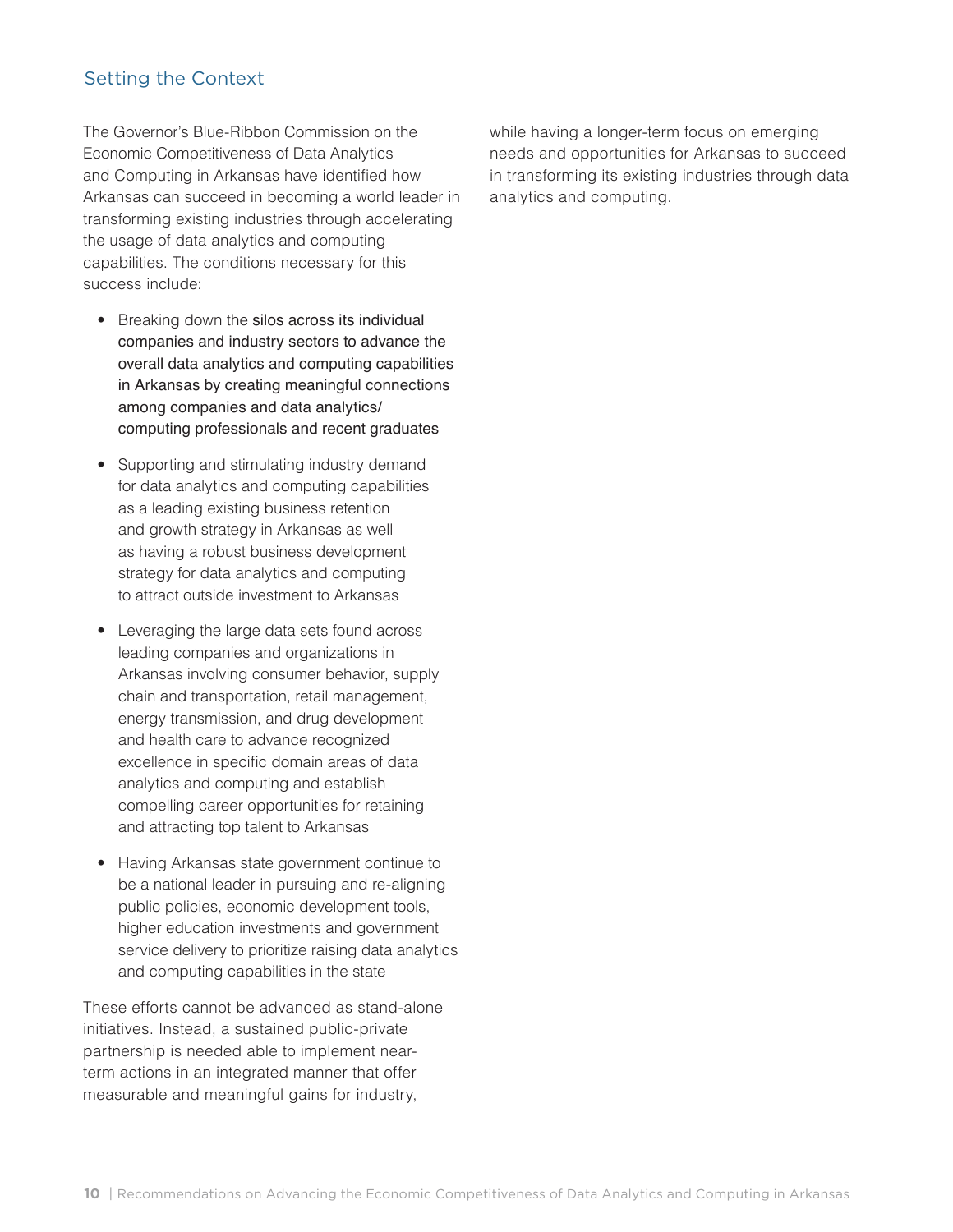## Vision and Mission for Arkansas in Computing and Data Analytics

Arkansas cannot afford to sit idly by as data analytics and computing transforms the way businesses compete in the 21st century. As Mike Preston, Executive Director of the Arkansas Economic Development Commission and Co-chair of the Blue-Ribbon Commission, explained at the kick-off meeting, "The future of Arkansas' economic development is tied to our ability to succeed in data analytics and computing. It is a technology that cuts across our leading industries. If we are to succeed in retaining and growing existing jobs and recruiting industry we have to have the talent and technical capabilities to meet this opportunity." Charles Morgan, founder and past Chairman and CEO of Acxiom and now Chairman and CEO of First Orion Corporation, who serves as the other Co-chair of the Commission, echoed the concern around measuring up to the talent demands in data analytics and computing. "Software development is totally different now than what it used to be. The best job candidate needs to bring a background in computer science and data analysis, with an understanding of business requirements. A public-private partnership is needed to collaborate in developing the talent we all need in industry to compete in data analytics and computing. Higher education is a strategic partner, but not necessarily the total solution."

Data analytics and computing is not merely about an emerging new industry of the future, but goes to the basic question of whether Arkansas' existing industries will stay competitive and be able to generate the highquality jobs needed to advance the state's per capita income and standard of living for Arkansans. In recent years, Arkansas has made steady gains in closing the gap in per capita income with the rest of the nation due to the growth of high wage industries and leading companies in the state, such as transportation and logistics, headquarter operations, financial services, information technology, energy transmission, health products and services and advanced manufacturing. Arkansas' growth in per capita income of 21.2% from 2007 to 2014 outpaced U.S. growth of 15.6% in large

part because high wage industry jobs in the state rose by 4.3% from 2009 to 2014, more than 50% higher than total private industry job growth of 2.8%.

To continue to sustain this pace of economic advancement, Arkansas' leading industries and leading companies must master the skills required in data analytics and computing. This is at the heart of the Vision Statement set out by the Commission – data analytics and computing is about existing industries and companies in Arkansas winning in the global marketplace.

## Vision Statement

Arkansas is a global leader in the transformation of existing industries through the application of data analytics and related computing capabilities [such as machine learning, predictive modeling, and applied data management and visualization] involving the integration of technical and business skills, advancement of talent pipelines and ongoing upgrades to relevant workforce skills.

## Mission Statement of Broad **Objectives**

Critical for the success of Arkansas in having its leading industries and companies competing in data analytics and computing is **sustaining a publicprivate partnership** able to accomplish strategic and focused near-term actions that address industry needs, while having a longer-term focus on emerging needs and opportunities for Arkansas to succeed in transforming its existing industries through data analytics and computing.

Over the next five years, the public-private partnership's strategic priorities to advance its vision and address the most pressing needs of industry in Arkansas to strengthen their competitiveness and capabilities in computing and data analytics involves: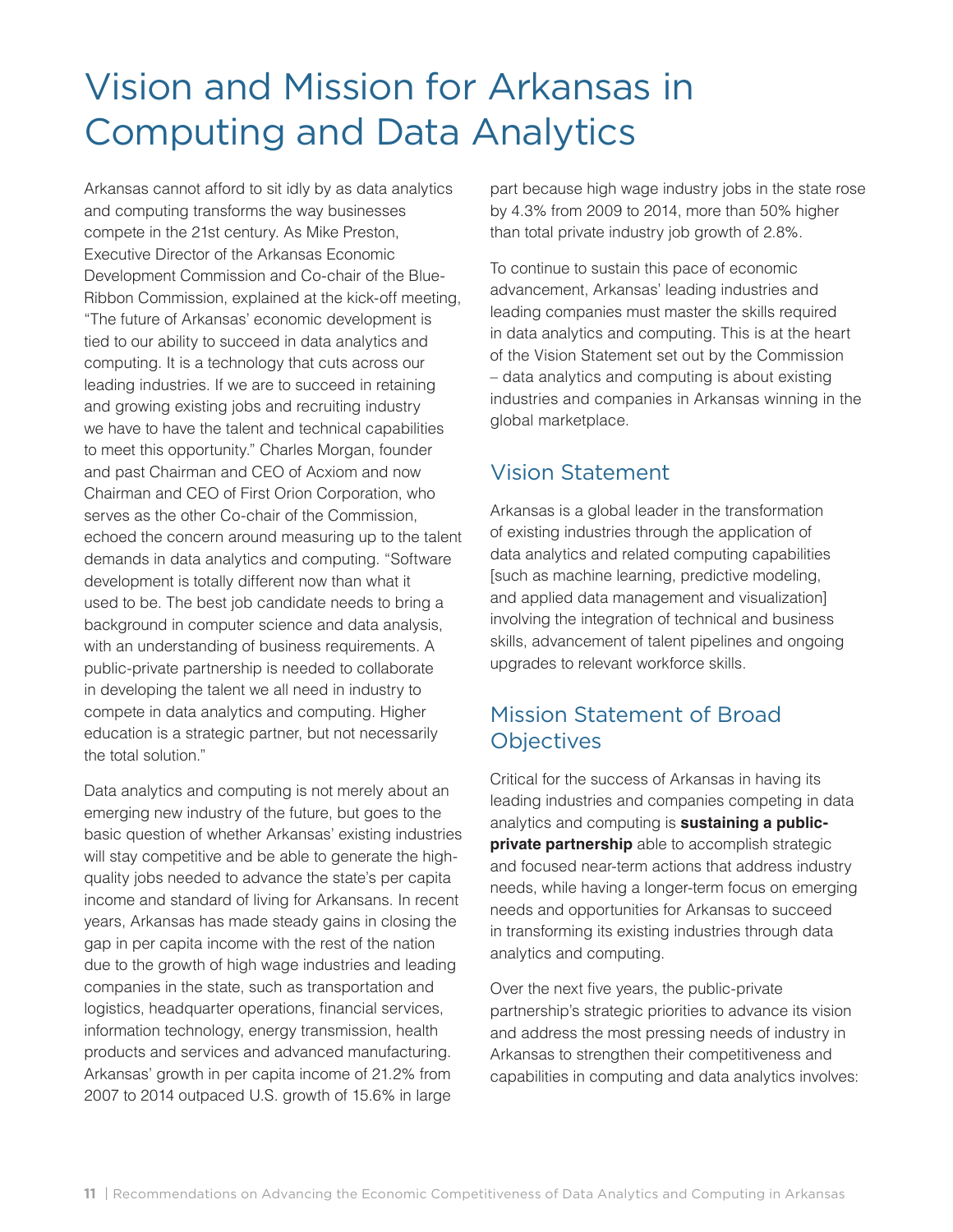- **Recruiting top talent actively involved in data analytics and computing.** Survey results and follow-on discussions with Commission members involved in the day-to-day operations of data analytics and computing for their organizations make clear that this is the most pressing challenge for Arkansas today and in fact one that all companies across the nation are facing. For many it is not just an issue of helping companies with incentives and other assistance in their attraction and retention of skilled workers, but raising Arkansas' national profile and creating the critical mass in industry activities around data analytics and computing talent, which is missing today. Commission members expressed a variety of views on recruitment needs, revealing that there needs to be a focus both on talent and on companies that can raise the technology capabilities and activities found in Arkansas involving data analytics and computing.
- **Raising industry awareness and understanding.** This priority is akin to having a strong existing business growth and retention agenda to complement ongoing priority of recruitment set out in the first strategic priority. A key theme emerging around this priority is creating a more collaborative and networked business environment around data analytics and computing that enables data analytics and computing professionals to grow their skills and facilitates existing companies effectively integrating data analytics into their business operations. Commission members expressed concerns that Arkansas is missing the level of collaboration and networking found in competitive locations, and that there are potential opportunities to advance data science applications across different industries being missed as a result. Concern also was voiced that many leading Arkansas-based companies have an older mindset on the use of data and IT that is not aligned with leaders in the current national environment and cuttingedge applications and would benefit from peer-based discussions and engagements.

• **Developing, engaging and retaining homegrown top talent in data analytics and** 

**computing.** One priority for homegrown talent is the often overlooked need to retrain incumbent workers with the new skills of data analytics and computing that can offer existing industries and companies substantial and near-term returns from a proven and experienced workforce who understands the business context. Still, Arkansas needs to be advancing a robust talent pipeline able to generate new graduates in data analytics and computing. The Governor's Coding Initiative is an important step in this direction, but needs to be complemented with a stronger post-secondary education strategy to develop a high-quality talent base in data analytics and computing. A key concern among several of the Commission members is if top graduates with data analytics and computing skills leave Arkansas with no connections to local industry, it is hard to bring them back in the future. Exploring collaboration activities with higher education is embedded in this near-term objective, including ensuring that data analytics and computing skill development is strongly rooted in the curriculum for business, engineering and scientific degrees. For retention, the generation of new talent in data analytics and computing needs to be engaged in ways that show their skills can make a difference. In particular, opportunities that connect recent graduates advancing their careers in data analytics and computing with solving "big" problems facing government, communities and businesses in Arkansas is an important approach to engage and attract younger workers who might otherwise explore opportunities out of state.

The longer-term mission of the sustainable publicprivate partnership in data analytics and computing would be to advance the following broad objectives:

• **Advance a thriving ecosystem and highvalue business environment in data analytics and computing in Arkansas focused around existing industries and business functions, such as supply chain management,**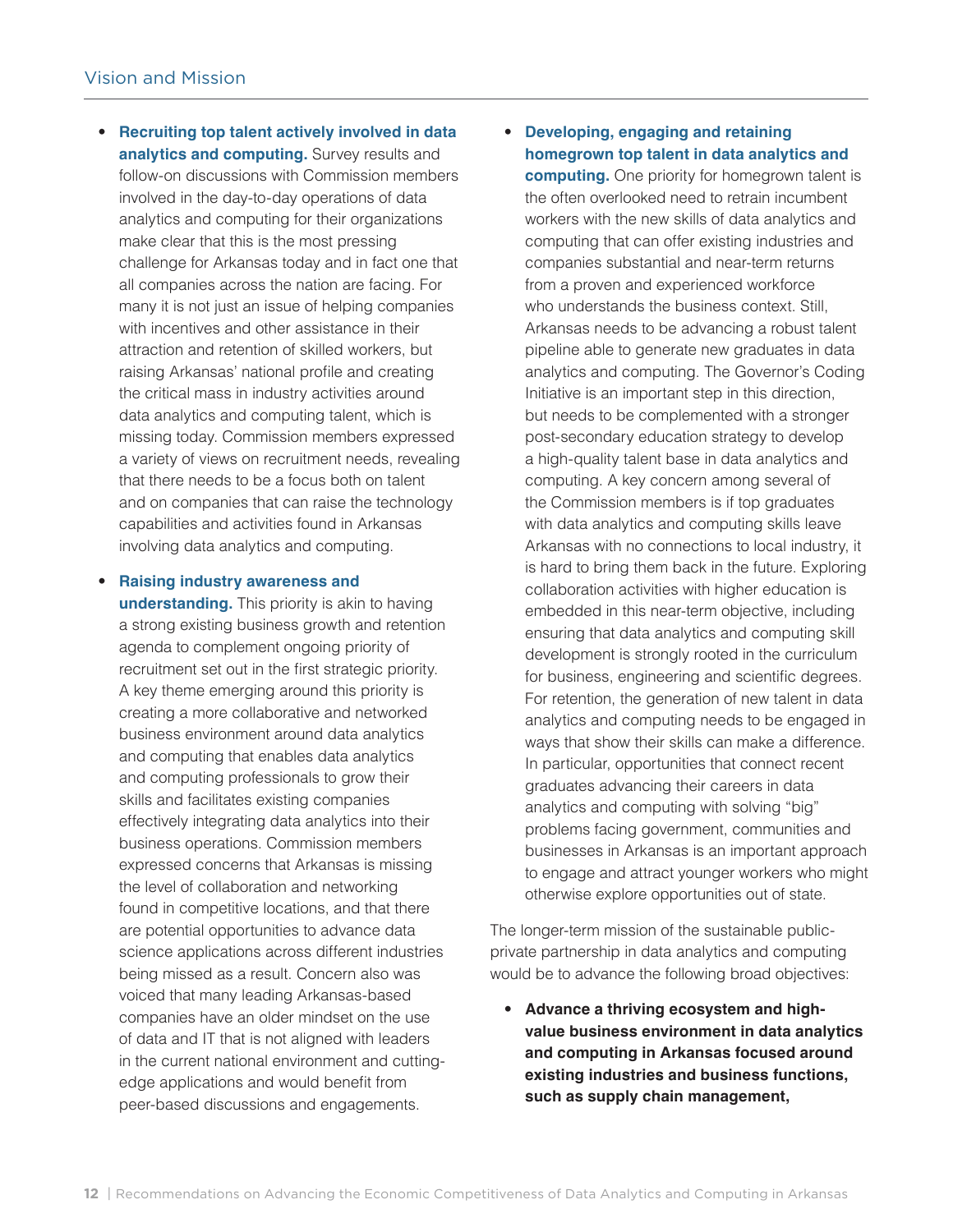**consumer and retail services, energy, telecommunications, and health care**

- **Create a critical mass of technology capabilities and workforce skills in data analytics and computing in Arkansas to serve as a competitive advantage to drive economic growth in the state and to improve the quality and efficiency of delivering public services to Arkansans**
- **Foster high-skilled, high-paying career pathways for Arkansans in data analytics and computing**

In considering this vision and mission statement, there is a focus on achieving scale across specific measures of success. These may include:

- Direct jobs created in data analytics and related computing activities
- Increased in-migration and decreased outmigration of professionals in data analytics and related computing activities
- Placement of Arkansas post-secondary students in experiential learning activities (internships, senior design projects, etc) and hiring of recent graduates
- Growth of the technology "infrastructure" capabilities for data analytics in the state involving increased industry collaborations, utilization of shared-use facilities for industry-university engagements, and growing presence of suppliers of data analytic and related computing services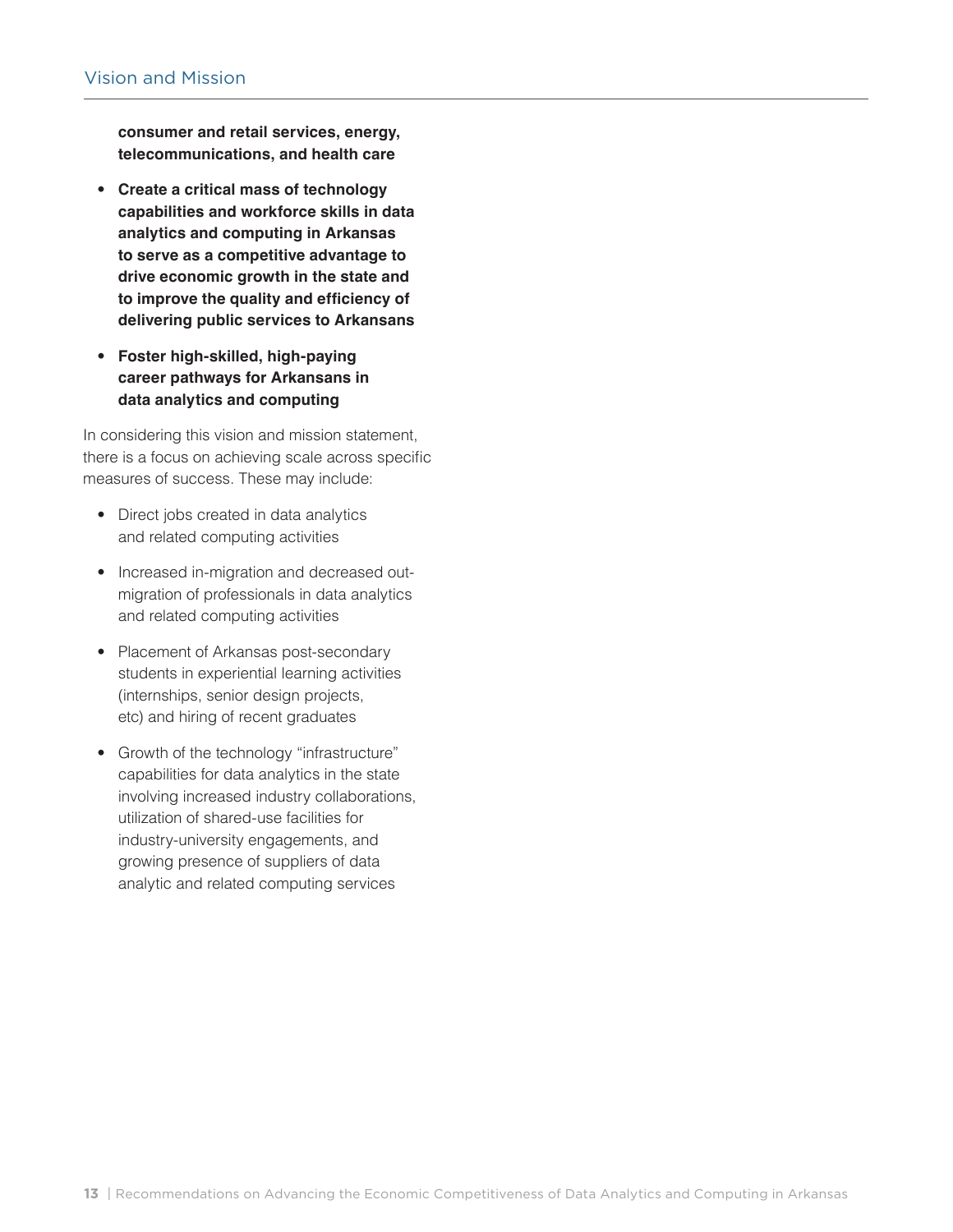## Recommended Strategic Action Plan

The deliberations of the Commission suggest that Arkansas can and needs to be among the global winners in the economic competition around data analytics and computing. A breakout strategy for the state requires the strong alignment with our major companies in their efforts to leap frog the competition using data analytics and computing. In doing so, Arkansas can create the critical mass of technological capabilities and talent in data analytics and computing Arkansas needs to be highly competitive across its leading industries.

By co-investing with its existing and emerging industry leaders over a sustained period to create statewide competitive advantage, Arkansas will be following a proven means towards success in advanced technology development. Other examples where states have co-invested with their industry leaders to win in a significant technology-led market opportunity include the Indiana Bioscience Research Institute that Vice President Mike Pence launched as one of his first acts as Governor of Indiana or New York's Nanotechnology Initiative launched by then-Governor George Pataki. For Indiana, it was co-investing with Eli Lilly & Company, Roche and Cook Biomedical, among other life science companies. For New York, it was co-investing with IBM and its significant supply chain and collaborators in microelectronics. The objective of "going big" by co-investing with a state's industry leaders is to have an impact at a scale that can raise the state's competitiveness in data analytics and computing.

The success of Arkansas in advancing its vision of transforming existing industries through data analytics and computing depends upon having a strategic and sustained public-private partnership able to accomplish near-term strategic priorities and actions that results in measurable and meaningful gains in meeting industry needs, while setting a course for continued success of Arkansas to become a global leader in the transformation of existing industries through data analytics and computing.

The recommendations by the Commission seek to create this balanced approach of having near-term actions that meet industry needs, along with an organizational plan for a sustained public-private partnership effort.

### Recommendations for Near-Term Plan of Action

The near-term strategic priorities and actions recommended by the Commission involve four broad initiatives:

- Advancing increased networking and executive education for Arkansas companies to better integrate data analytics into their businesses
- Reinforcing data analytics skills development across Arkansas' universities and connecting students with businesses
- **Target data analytics and computing talent** retention, attraction and retraining to ensure Arkansas can meet existing and new company demand for data analytics talent
- Raising Arkansas technical capabilities through a Data Analytics Infrastructure Investment Fund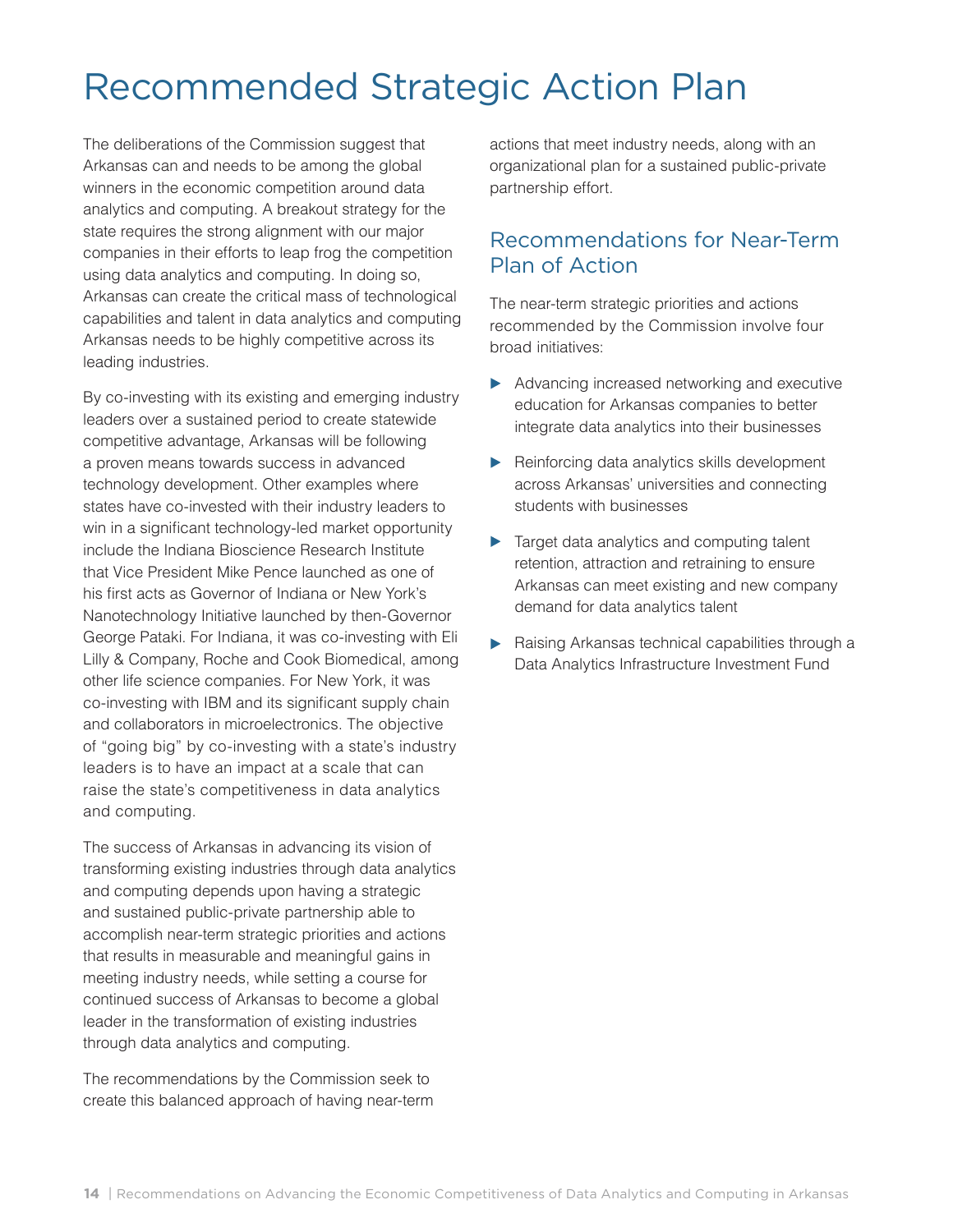Advancing increased networking and executive education for Arkansas companies to better integrate data analytics into their businesses

#### Rationale

- Most widely raised action to be taken in survey and discussions with Commission members
- Viewed as creating the collaborative environment and engagement of CIOs and CTOs from across industry, state and local government, non-profit organizations and state authorities to drive a sustainable public-private partnership in data analytics and computing
- Seen as an important tactic to be able to recruit top talent – potential recruits need to see a rich and growing business environment with ample career opportunities for applying skills in data analytics and computing
- Need for raising C-level executive awareness and understanding of how data analytics and computing can transform their businesses

#### Potential Activities

#### **Establish a statewide professional network for CIOs/CTOs** to:

- Support technical and continuing education workshops and professional development
- Provide job placement tools
- Sponsor an annual event to put global spotlight on Arkansas in data analytics
- Encourage private sector engagement on data analytics solutions for pressing public policy challenges

Arkansas can initiate this professional network by establishing a statewide chapter of the Society for Information Management and growing its programs and outreach efforts.

### **Advance customized executive management education services targeting CEOs and other**

**C-level executives,** as another key lever for enabling Arkansas businesses to succeed in data analytics and

#### High-Value Approach of Local Chapters of the Society for Information Management

- Local separately incorporated groups of IT professionals, sharing knowledge and supporting each other in the pursuit of business and professional excellence
- Creating and disseminating valuable intellectual capital to help members
	- **Further their careers**
	- **•** Develop their professional networks
	- Maximize their value to their organizations
- Tailoring programs based on the needs of the members:
	- **General meetings**
	- **CIO only roundtables**
	- Community services
- Giving back to the communities we serve

computing. The focus of these executive management education services is to build the capacity of business leaders to ask the right questions, guide investments and focus on the insights from data analytics and computing for their company. These executive management education services will require hands-on learning, use of simulations to model decision-making, and an integrated focus around the technology, business operations and strategic insights from data analytics and computing from across a variety of industries.

#### Example of Major Fortune 500 Companies effort on Top Executive Digital Immersion Program

- One full day immersion program for top executives on topics of digital marketing, eCommerce, and use of data analytics
- Pre-meeting work exercises to simulate use of tools and pre-survey diagnostic to assess current skills and readiness
- Use of case studies and live discussions with industry leaders, such as Google
- Ended with action planning to prioritize opportunities and deploy what had been learned in the one day immersion program

Based on experience of Commission member at Fortune 500 companies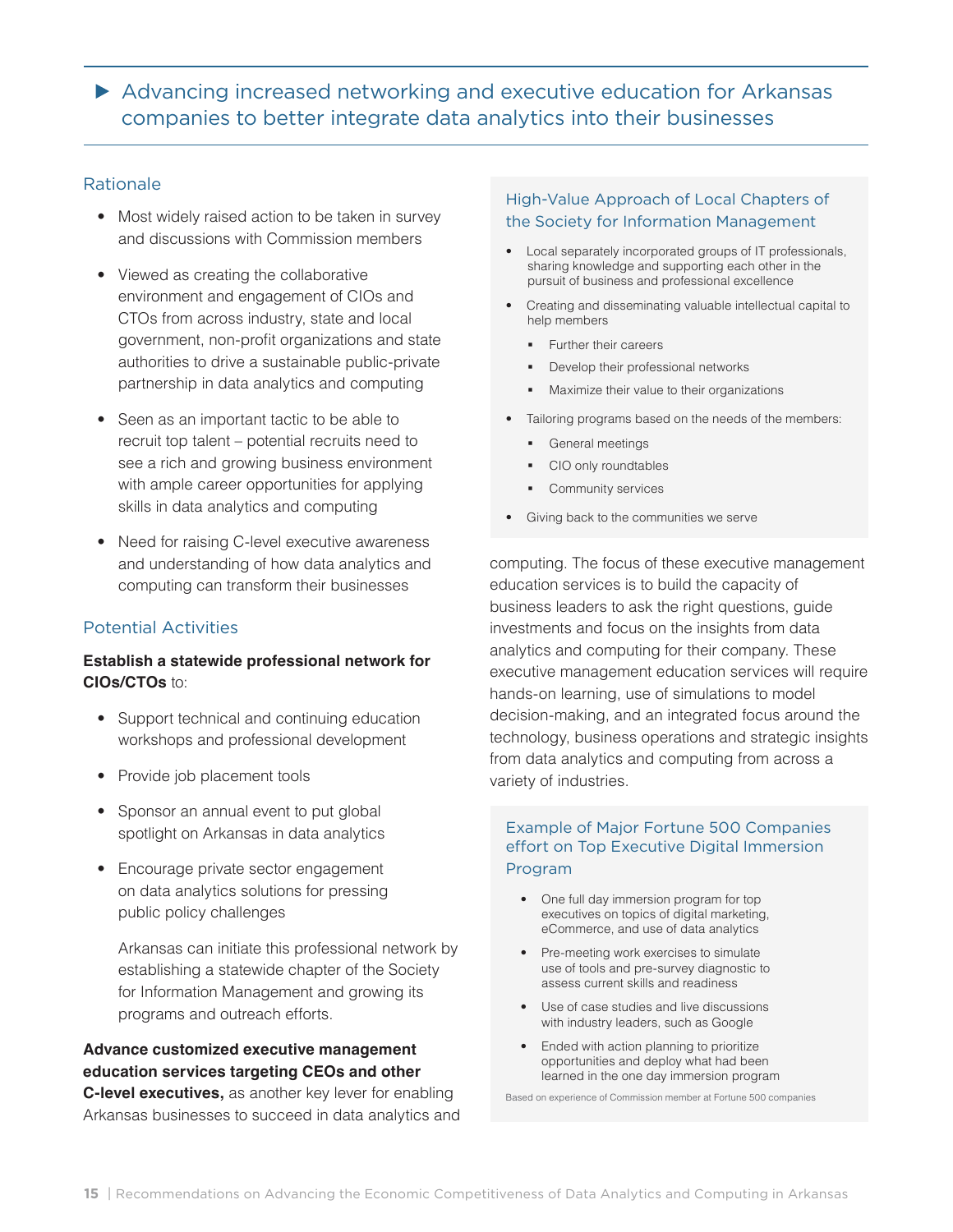Reinforcing data analytics skills development across Arkansas' universities and connecting students with businesses

#### Rationale

- The demands for talent in data analytics and computing requires an integration of skills across coding, statistics and business and subject matter expertise that need to be brought together for students in a meaningful way as they pursue their degrees
- It is critical to expose students early in their academic careers to data analytics and coding in a way that is engaging and enables them to be work-ready upon graduation
- Arkansas universities need to keep pace in fast moving fields of data analytics and computing by having close collaboration with industry
- Develop industry-student relationships to enhance the ability to retain graduates in Arkansas

#### **Figure 2**

**What A Good Data Scientist Actually Looks Like**



#### Potential Activities

#### **Advance senior design capstone project courses**

involving student teams working on real-world industry projects set out by Arkansas companies with faculty serving as advisors and having industry mentors.

The various degree options in data analytics and computing should offer this experience to all seniors in concert with companies from a wide range of industries.

**Create a Summer Institute for Advanced Data Analytics for rising college juniors.** This effort should be a highly competitive program with industry sponsors, where students learn-by-doing through a project-oriented curriculum in which university faculty and company professionals team teach to bring together advanced data analytics and computing skills and the real-world context of business.

**Establish an Arkansas Data Analytics and Computing Internship Program.** Commission members identified their successful approaches with internships, including the importance of identifying top students, starting early in a student's academic career and engaging them in multiple internships to help ensure they are work-ready. For each selected student, the state should co-invest with companies by contributing a tax credit for 50% of the cost of an eight to twelve-week internship over the course of a year, up to \$2,500.

#### Example of Michigan State's Capstone Project

- Semester course for all students majoring in computer science
- Students develop real-world software solutions working in a team environment, emphasizing written and oral communication skills, along with proficiency with software development tools.
- Multiple companies propose projects, including large and small local companies and national leaders, such as Amazon, IBM and Microsoft
- Projects are vetted and refined in consultation with faculty
- Companies and students get valuable exposure to each other
- Companies help offset cost by contributing \$5,000 per project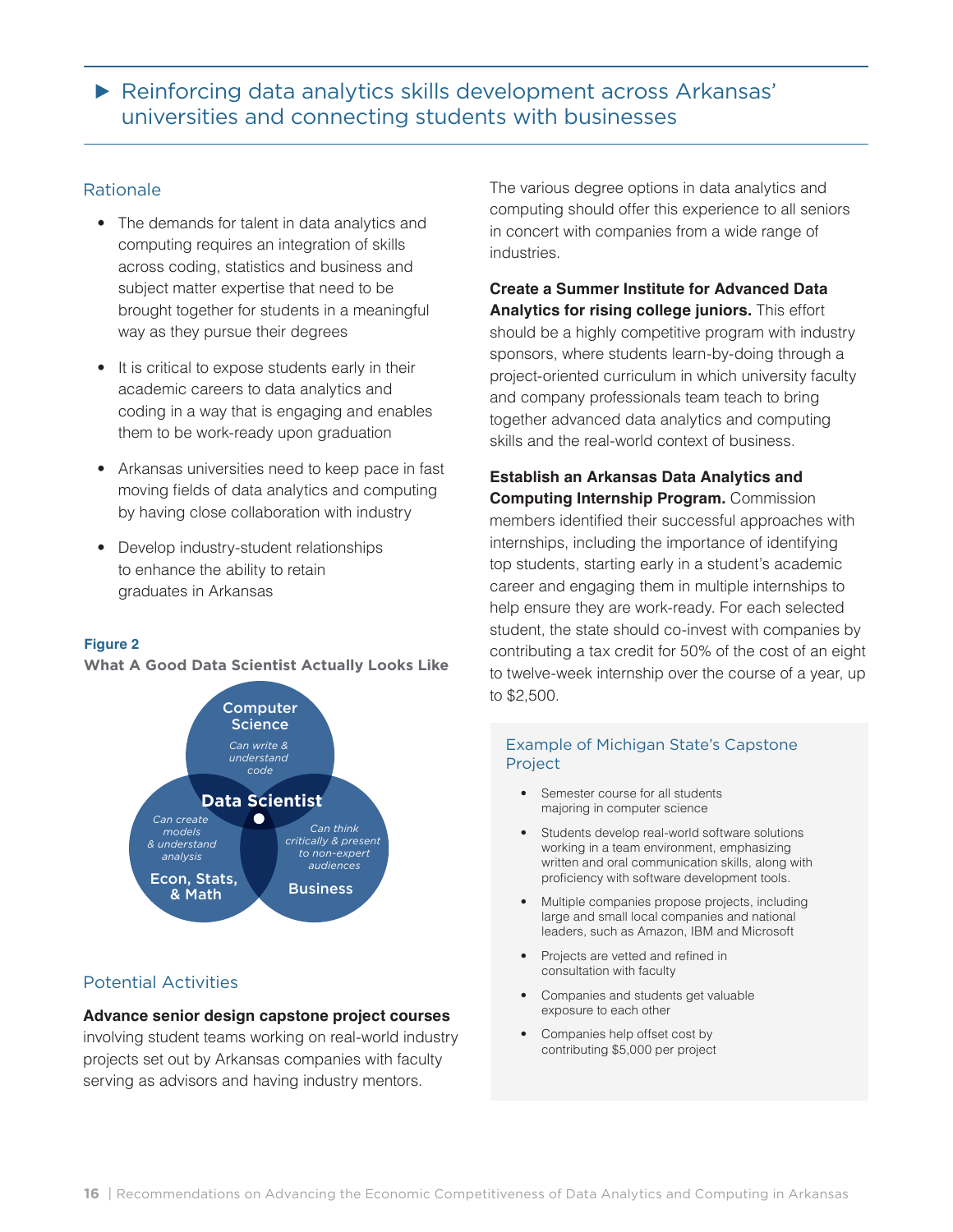▶ Target data analytics and computing talent retention, attraction and retraining to ensure Arkansas can meet existing and new company demand for data analytics talent

#### Rationale

- Having an incentive to retain new graduates in Arkansas is needed to ensure local businesses benefit from the publicprivate investments in growing the data analytics and computing pipeline
- The fast pace of technological advances in data analytics and computing pose a challenge for existing workers to keep advancing their skills, yet these incumbent workers offer a proven and experienced workforce with in-depth business knowledge that would be hard to replace
- One of the most pressing challenges for Arkansas companies is recruiting top talent in data analytics and computing

#### Potential Activities

**Create an Arkansas data analytics retraining initiative for incumbent workers.** Arkansas offers some highly valuable tools that can be adapted to targeting the retraining of incumbent workers, such as the University of Arkansas System's on-line learning platform, eVersity.uasys. Working together with industry, a specialized series of rigorous online courses emphasizing both skill development and experiential, project-based learning should be developed in fields associated with data analytics and computing.

**Offer financial incentives for Arkansas students graduating with degrees in fields associated with data analytics and computing (including residents attending out of state universities) to make their careers in Arkansas.** These financial incentives would help pay off student loans and/ or enable a young worker to get settled in Arkansas and make a down payment on a home. This incentive could be structured to be revenue neutral by considering the average tax revenues generated by a worker in data analytics and computing over a period of time after graduation.

**Create a brand for Arkansas in being a place for advancing careers in data analytics built around major Arkansas companies.** For top talent recruitment, several Commission members raised the concern that the biggest challenge for companies is "selling Arkansas" as they recruit data analytics professionals to come work for them. The concern of these highly skilled and experienced professionals in data analytics and computing is that Arkansas may not offer the long-term career opportunities of larger metropolitan areas. The branding of Arkansas needs to feature the multiple opportunities across leading companies in the state and the exciting opportunities to work with the largest data sets in the world across many industries, including consumer and retail purchasing, logistics, farming/logging, energy and drug development.

### Tax Credit for Aerospace Engineers in Oklahoma

A critical skill need identified in Oklahoma for a targeted area of that state's economic development is aerospace engineering. A complex financial incentive has been developed that includes:

- A personal tax credit to the aerospace engineer of up to \$5,000 per year for a maximum of 5 years.
- A tax credit to the employer for tuition reimbursements they make to their newly graduated engineers. The credit would apply to up to 50 percent of the average annual amount the engineer paid to earn his or her degree.

A review by the Oklahoma Incentive Evaluation Commission at the end of 2016 showed they had generated \$1.4 billion in economic output, \$287 million in employee wages, 4,200 new jobs paying about \$80,000 annually, and a 16.7 percent growth in aerospace engineer employment in Oklahoma.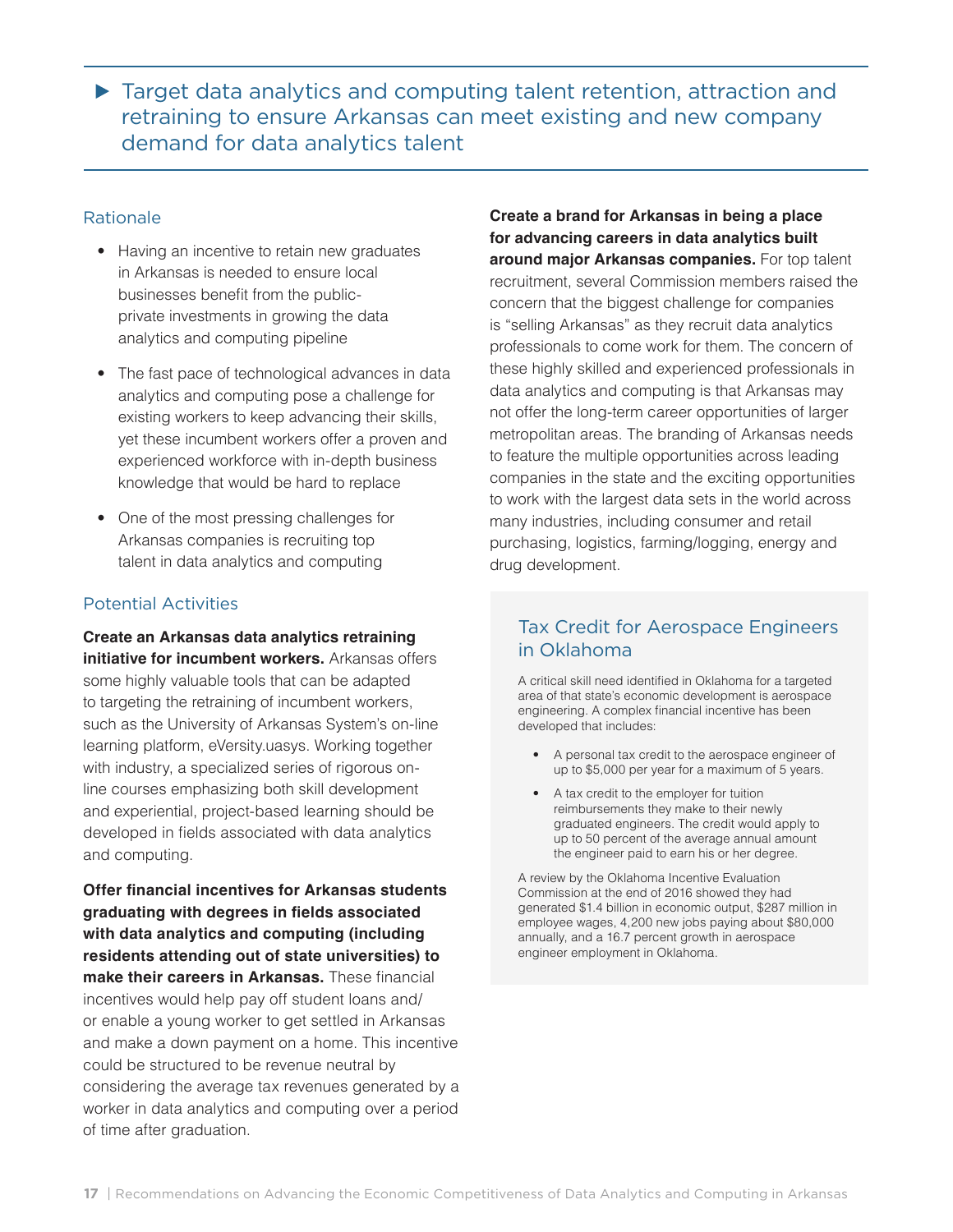#### Rationale

- Arkansas needs to have "demonstrated" excellence in specific areas/applications of data analytics to compete for top talent and address the challenges of working in large data sets that can be applied in a variety of "use cases".
- Importance of leveraging the existing and substantial capabilities and infrastructure of Arkansas' higher education institutions and enhancing them in targeted areas identified by and in collaboration with industry
- A range of specialized interest groups were identified in discussions with Commission members and broader stakeholders in specific applications of data analytics and computing, such as distribution and logistics, energy grid management, consumer marketing, healthrelated informatics and precision agriculture. This offers an opportunity to create industryuniversity-government collaborations that lead to new funding opportunities and project ideas and keep momentum around specific applications areas that reinforce Arkansas as a competitive place for data analytics and computing.
- Strong interest by Arkansas government be a national leader in use of data analytics and computing to improve the quality and efficiency of public services, which will require new tools and applications in big policy areas, such as health care, transportation, and education, where higher education and industry collaborations can help advance innovative policies and solutions to address public needs

#### Potential Activities

#### **Establish a Data Sciences Infrastructure**

**Investment Fund.** This fund would be designed as a public-private partnership effort involving competitively selected projects with both private sector and state government investments focusing on a range of activities to raise Arkansas' capacity to further data analytics capabilities, including support for 1) university shared-use facilities with identified industry and government partners; 2) equipment fund for new educational programs involving industry and government partners; 3) data analytics and computing accelerators, co-working space, incubators; and 4) matching new federal centers addressing pressing technology and policy issues and opportunities with the involvement of industry and government partners.

### North Carolina's Renaissance Computing Institute (RENCI)

Since 2004, RENCI has worked to stimulate long-term investments that will help position North Carolina as a major force in advancing data science research and education, and the use of data for the public good. RENCI develops and deploys data science cyberinfrastructure that helps researchers in academia, government, and business use data to drive discoveries, innovate, make informed decisions, and spur economic development. It is actively involved in building communities of domain scientists, data scientists, technology practitioners, and end users who apply data to catalyze innovation and knowledge discovery.

Among its many leading data science efforts, RENCI helped found and administers a membership organization involving IBM, Dell EMC, Intel, and Seagate, among other leading organizations in the development of Integrated Rule-Oriented Data System (iRODS), free open source software for data discovery, workflow automation, secure collaboration, and data virtualization.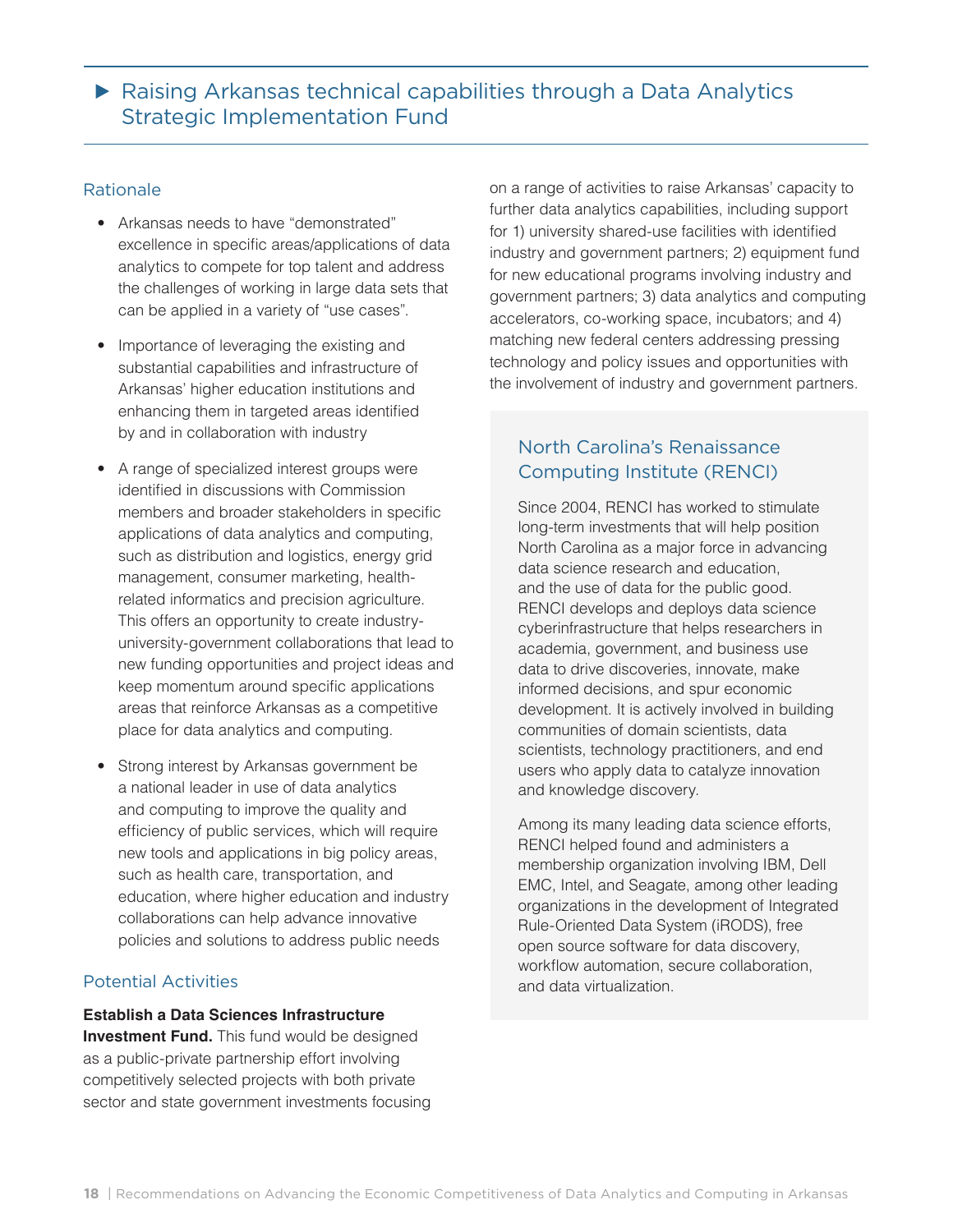## Recommendations to Organize a Sustainable Public-Private Partnership for Advancing Data Analytics and Computing in Arkansas

The public-private partnership for advancing data analytics and computing in Arkansas needs to be able to accomplish near-term strategic priorities and actions, while setting a course for continued success of Arkansas to become a global leader in the transformation of existing industries through data analytics and computing.

The organizational structure to carry out this effort includes:

#### Governance

The Arkansas Partnership for Data Analytics and Computing will be governed as an independent non-profit organization, comprised of an industry-led Board with representation from state government and higher education.

The governing board will be limited to nine to eleven members to be an effective working board that can best guide and oversee the action plan of the initiative.

Broader planning committees may be organized around specific objectives to ensure stakeholder engagement to be inclusive of all parts of the state and to engage with sectors of state economy and public sector that would not ordinarily think about data analytics as being key to solving industrywide problems, including agriculture/timber, K-12 education, etc.

An external advisory board may also be considered to engage experts from outside of Arkansas to help provide insights on future directions and help assess ongoing efforts to the governing board.

#### Operating Model

The Arkansas Partnership for Data Analytics and Computing will require dedicated resources for developing a "lean" staff able to facilitate engagement and keep actions moving forward. The key value is in having dedicated staffing in sustaining and building relationships, supporting board of directors and advisory groups and learning from experiences.

The staff of the initiative will also support the ongoing committees that may be formed by the governing board in areas such as educational support, industry support, economic development and outreach/awareness.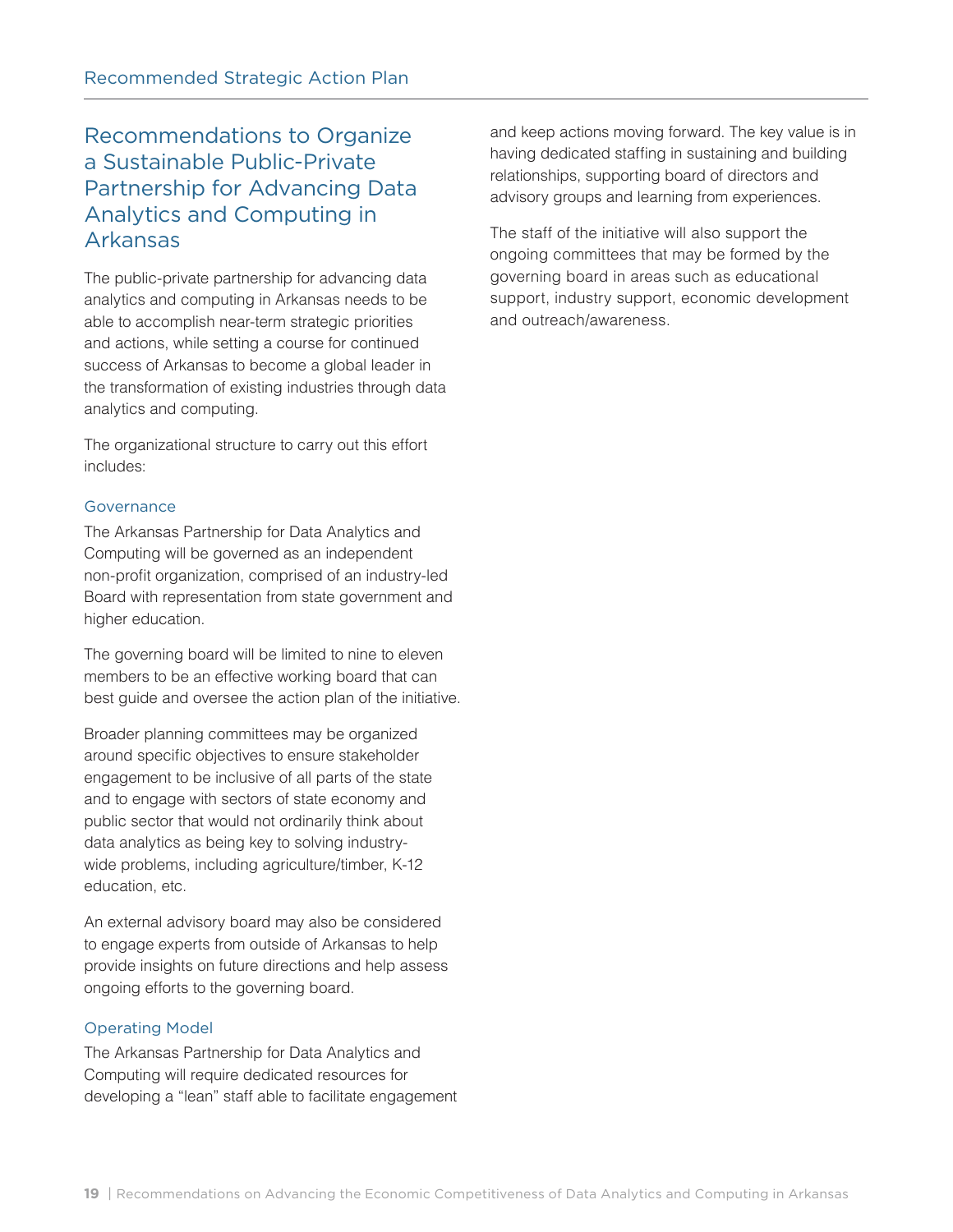## Recommended Resource Plan

A base level of funding of up to \$25.5 million over a five-year period from state, private industry and other sources will be required to staff the initiative and launch its near-term program efforts as a key technology-based economic development initiative of the state.

A mix of public and private resources will be required to support each specific action, tailored to that action. Overall, public funding is expected to leverage significantly greater private investment through program activities and incentivized actions.

#### **Table 1: Proposed Funding to Launch and Staff the Initiative**

| <b>Broad Initiative</b>                                                                                          | <b>Potential Funding Requirements</b>                                                                                                                                              |
|------------------------------------------------------------------------------------------------------------------|------------------------------------------------------------------------------------------------------------------------------------------------------------------------------------|
| <b>Advancing increased networking</b><br>and executive education for                                             | Average \$100,000 annually to focus on start-up and program<br>development costs                                                                                                   |
| <b>Arkansas companies to better</b><br>integrate data analytics into their<br><b>businesses</b>                  | 5-year commitment: \$500,000                                                                                                                                                       |
| <b>Reinforcing data analytics skills</b><br>development across Arkansas'                                         | Average \$1 million a year annually in state funding for summer<br>institute and internship program                                                                                |
| universities and connecting<br>students with businesses                                                          | 5-year commitment: \$5 m                                                                                                                                                           |
| <b>Target workforce retraining,</b><br>retention, and attraction to ensure<br>Arkansas can meet existing and new | Average \$1 million annually to provide incentives for incumbent<br>workers successfully completing on-line retraining and recent<br>graduates taking and holding jobs in Arkansas |
| company demand for data analytics<br>talent                                                                      | Devote portion of state advertising to branding data analytics<br>talent/careers                                                                                                   |
|                                                                                                                  | 5-year commitment: \$5 m                                                                                                                                                           |
| <b>Create a Data Analytics Investment</b><br><b>Fund</b>                                                         | Average \$1.5 million annually in capital expenditures through<br>public universities involving industry partners                                                                  |
|                                                                                                                  | 5-year commitment: \$7.5 m                                                                                                                                                         |
| <b>Ramping up an Arkansas Data</b><br><b>Analytics Partnership</b>                                               | Average \$1.5 million annually for supporting lean staff                                                                                                                           |
|                                                                                                                  | 5-year commitment: \$7.5 m                                                                                                                                                         |
|                                                                                                                  | <b>Total 5-year commitment:</b>                                                                                                                                                    |
|                                                                                                                  | Up to \$25.5 million                                                                                                                                                               |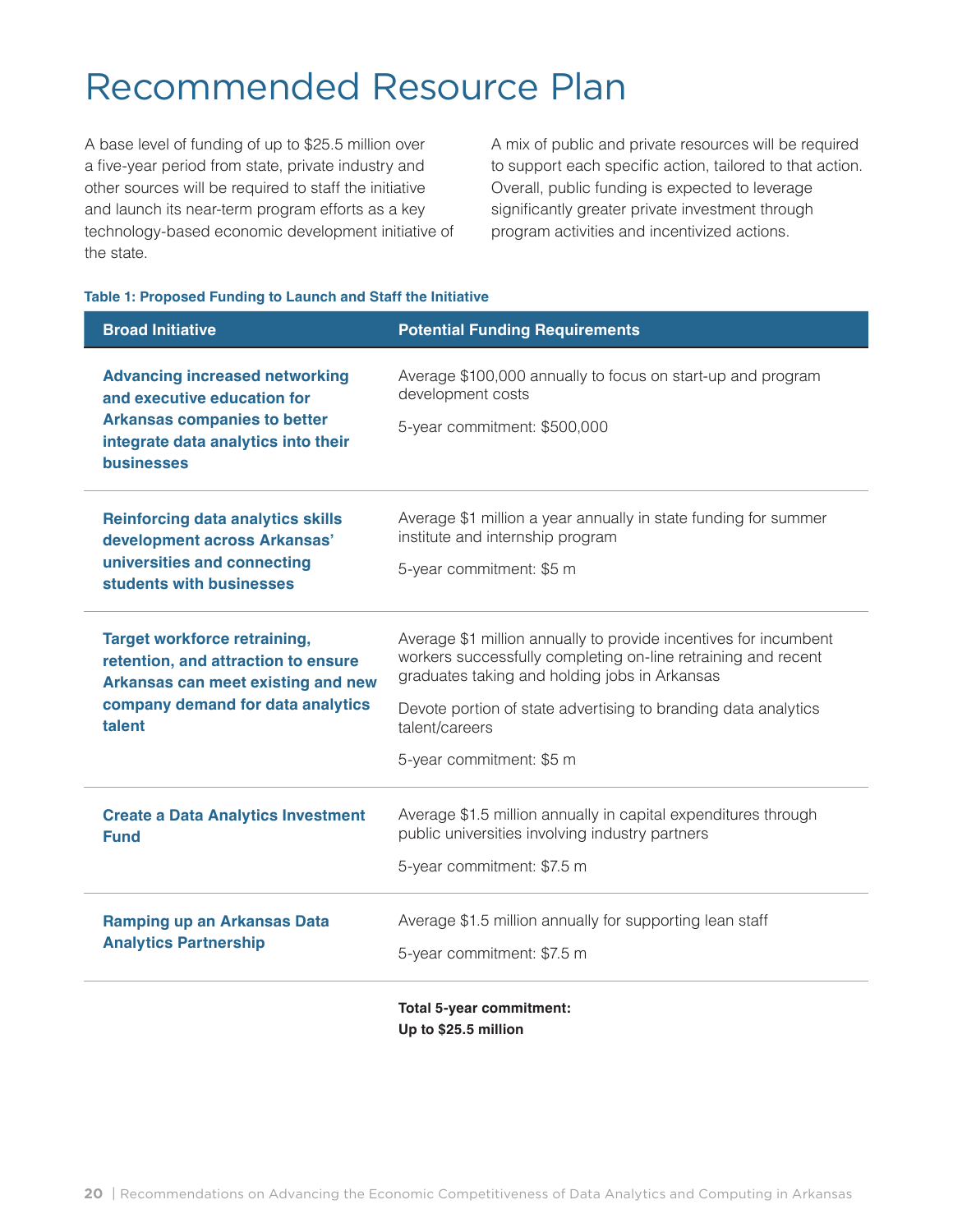### Recommended Resource Plan

The suggested annual funding plan would involve a mix of operating and capital funds over the next five years. The first year will be focused on kicking off the networking and executive education activities and planning the detailed design and operation of

other strategic actions. The second year will begin to ramp-up the services and years 3-5 will be ongoing service delivery.

The high-level breakout of proposed annual costs is as follows:

#### **Table 2: Proposed Funding by Year**

| <b>Broad Initiatives</b>                                                                                                                                                  | Year<br>One | Year<br><b>Two</b> | Year<br><b>Three</b> | Year<br>Four | Year<br><b>Five</b> | <b>Total</b><br>5-Year |
|---------------------------------------------------------------------------------------------------------------------------------------------------------------------------|-------------|--------------------|----------------------|--------------|---------------------|------------------------|
| <b>Advancing increased</b><br>networking and<br>executive education<br>for Arkansas<br>companies to better<br>integrate data<br>analytics into their<br><b>businesses</b> | \$100,000   | \$100,000          | \$100,000            | \$100,000    | \$100,000           | \$500,000              |
| <b>Reinforcing data</b><br>analytics skills<br>development across<br><b>Arkansas' universities</b><br>and connecting<br>students with<br><b>businesses</b>                | \$250,000   | \$750,000          | \$1.33 m             | \$1.33 m     | \$1.33 m            | \$5 m                  |
| <b>Target workforce</b><br>retraining, retention,<br>and attraction to<br>ensure Arkansas can<br>meet existing and new<br>company demand for<br>data analytics talent     | \$250,000   | \$750,000          | \$1.33 m             | \$1.33 m     | \$1.33 m            | \$5 m                  |
| <b>Create a Data</b><br><b>Analytics</b><br><b>Infrastructure</b><br><b>Investment Fund</b>                                                                               | \$0         | \$500,000          | \$2 m                | \$2.5 m      | \$2.5 m             | \$7.5 m                |
| Ramping up an<br><b>Arkansas Data</b><br><b>Analytics Partnership</b>                                                                                                     | \$1 m       | \$1.625 m          | \$1.625 m            | \$1.625 m    | \$1.625 m           | \$7.5 m                |
| <b>Annual Projected</b><br><b>Funding from State,</b><br><b>Private Industry and</b><br><b>Other Sources</b>                                                              | \$1.6 m     | \$3.725 m          | \$6.385 m            | \$6.885 m    | \$6.885 m           | \$25.5 m               |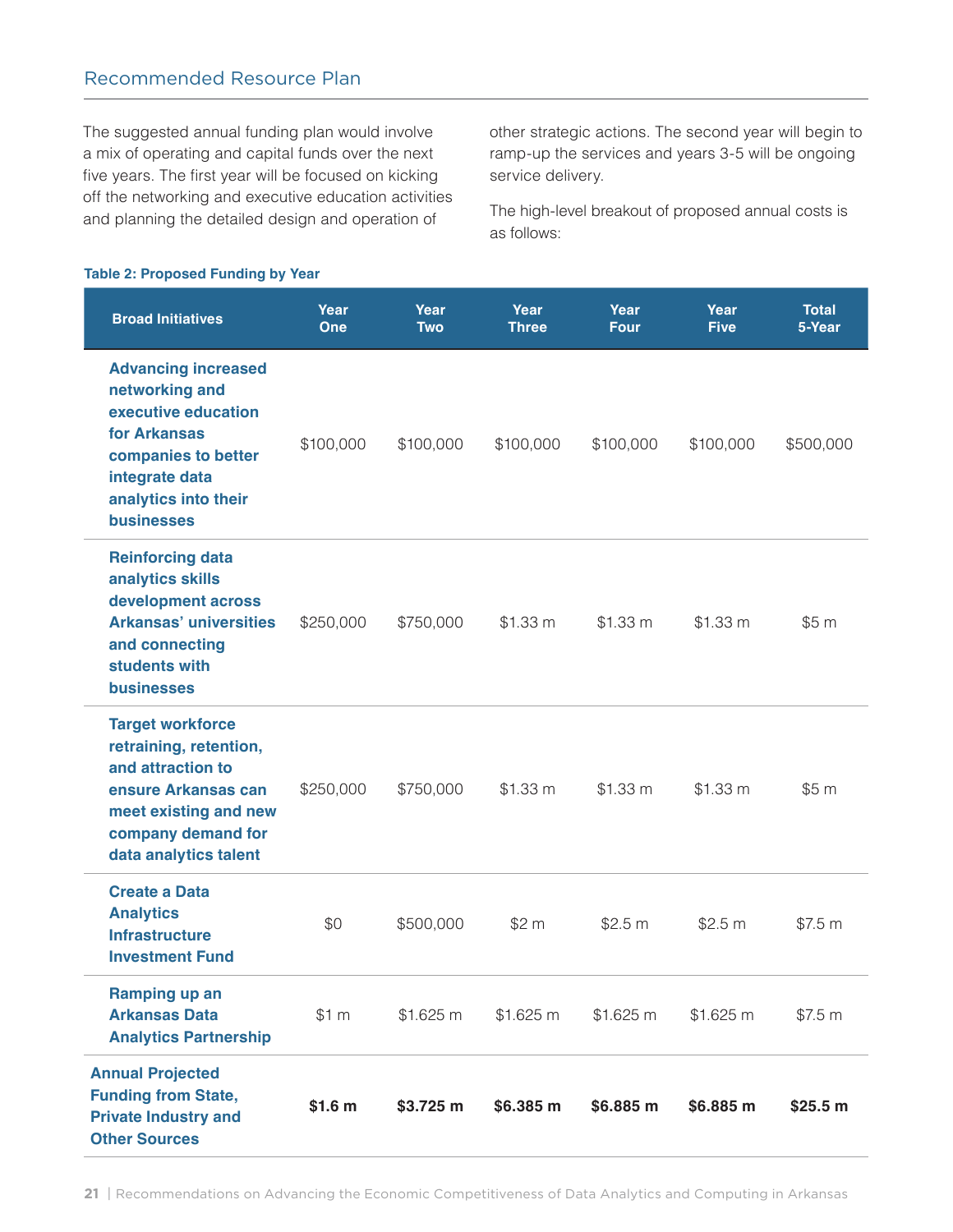## Glossary of Terms for the Governor's Blue-Ribbon Commission on the Economic Competitiveness of Computing and Data Analytics

The Governor's Blue-Ribbon Commission requested that a glossary of terms be developed so each member is clear on the meaning of specific technical and business terminology being used.

Below is a compilation of terms associated with computing and data analytics from a variety of sources. These terms were organized into three major categories of:

- Technical terms associated with methods, technologies and applications of computing and data analytics
- Skills required in computing and data analytics
- Types of jobs associated with computing and data analytics

| <b>Term</b>              | <b>Definition</b>                                                                                                                                                                                                                |
|--------------------------|----------------------------------------------------------------------------------------------------------------------------------------------------------------------------------------------------------------------------------|
| Algorithms*              | A step-by-step procedure for performing calculations, generally associated with data<br>processing and automated reasoning.                                                                                                      |
| <b>Analytics*</b>        | Everyday tools for exploring data sets, such as queries and text search through<br>discovery of meaningful patterns in data using advanced techniques such as machine<br>learning, data visualization and statistical analysis.* |
|                          | Synthesis of knowledge from information as one of the steps in the data life cycle:<br>collection of raw data,                                                                                                                   |
| <b>Big Data*</b>         | Data sets that are both massive and complex.*                                                                                                                                                                                    |
| <b>Cloud Computing*</b>  | Computing resources that are delivered as a service via a network, typically the<br>Internet                                                                                                                                     |
| Data Life Cycle**        | Set of processes in an application that transforms raw data into actionable knowledge.<br>It involves collection of raw data, preparation of information, analytics, visualization and<br>access.                                |
| Data Mining*             | Use of computational methods to find desired information in data sets.                                                                                                                                                           |
| <b>Data Science**</b>    | The extraction of actionable knowledge directly from data through a process of<br>discovery, or hypothesis formation and hypothesis testing.                                                                                     |
|                          | It is the fourth paradigm of science, following experiment, theory and computational<br>sciences. It refers to the conduct of data analysis as an empirical science, learning<br>directly from data itself.                      |
| <b>Machine Learning*</b> | The use of automated algorithms to find and evaluate patterns in data, enabling<br>predictions that are increasingly accurate. Often referred to as advanced analytics,                                                          |

#### Technical Terms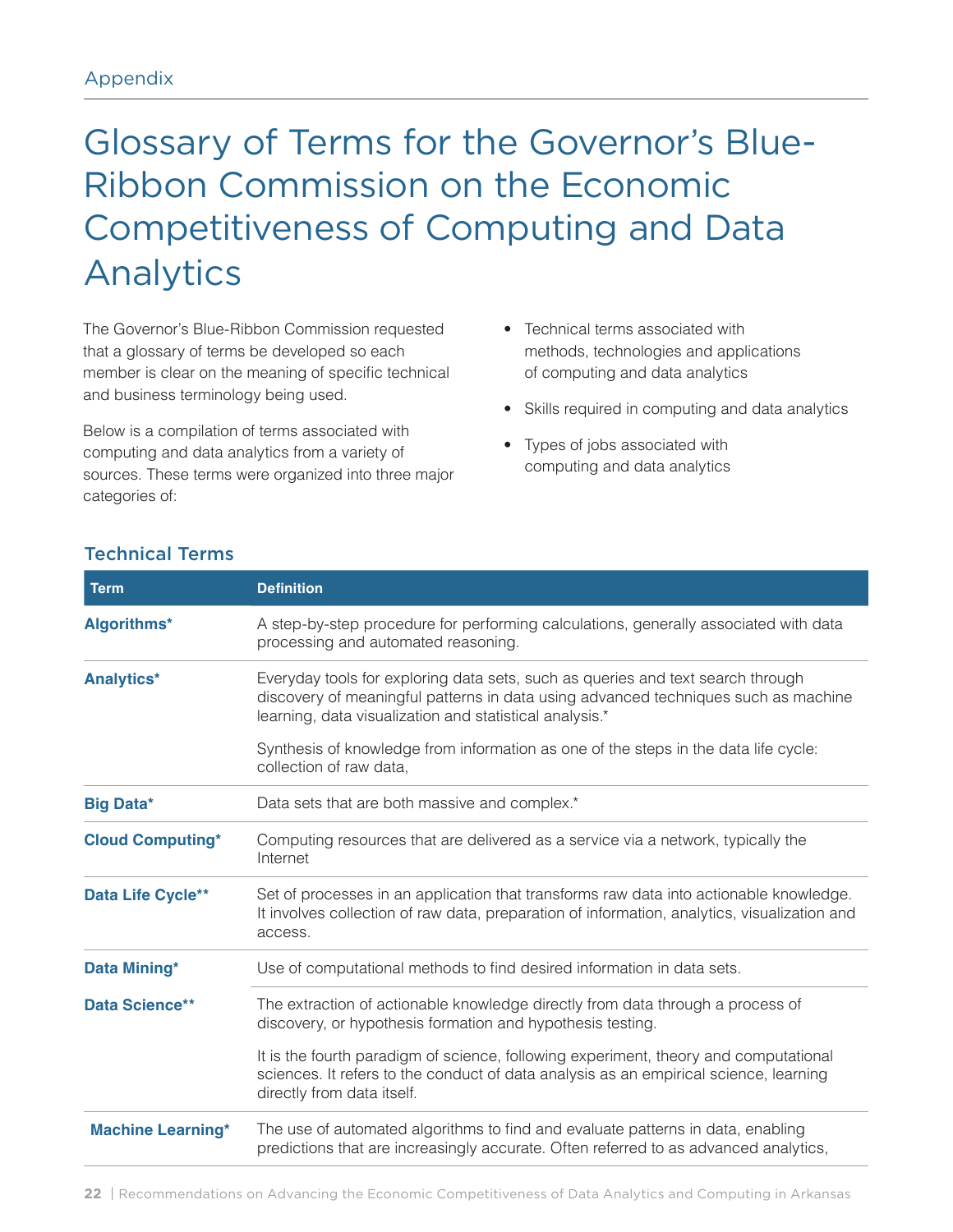## Appendix

| <b>Structured Data*</b>   | Familiar database technology in which data elements are characterized in a specific<br>format.                          |
|---------------------------|-------------------------------------------------------------------------------------------------------------------------|
| <b>Unstructured Data*</b> | Data that consists of a vast number of data points that often have multiple form and<br>may or may not be inter-related |
| <b>Visual Analytics*</b>  | Data analysis using visualization techniques, which enable researchers to look for novel<br>patterns in data.           |

## Skill Requirements

| <b>Term</b>                         | <b>Definition</b>                                                                                                                                                                                                                                                                                                                                                                                                                                                                                                                                                                                                                                                                                                                                                                                |
|-------------------------------------|--------------------------------------------------------------------------------------------------------------------------------------------------------------------------------------------------------------------------------------------------------------------------------------------------------------------------------------------------------------------------------------------------------------------------------------------------------------------------------------------------------------------------------------------------------------------------------------------------------------------------------------------------------------------------------------------------------------------------------------------------------------------------------------------------|
| Coding****                          | Code is a set of instructions (or rules) that computers can understand; it might be<br>helpful to think of code as a recipe. People write code, code powers computers and<br>computers power many everyday objects like phones, watches, microwaves and<br>cars. Just as people can understand different languages computers can understand<br>different languages (like Python, C, C++, Perl, Visual Basic, Java, Javascript, Ruby and<br>PHP, among others) which translate our instructions into binary. There are "low-level"<br>and "high-level" coding languages. Lower-level languages more closely resemble<br>binary code while higher-level languages are easier to code in. So learning to code is<br>literally like learning a new language (learning to construct sentences, etc.). |
| <b>Computing</b>                    | The process of utilizing computer technology to complete a task. Computing may<br>involve computer hardware and/or software, but must involve some form of a computer<br>system.                                                                                                                                                                                                                                                                                                                                                                                                                                                                                                                                                                                                                 |
| <b>Computational</b><br>Science**** | Computational science is a rapidly growing multidisciplinary field that uses advanced<br>computing capabilities to understand and solve complex problems. Computational<br>science fuses three distinct elements: Algorithms (numerical and non-numerical) and<br>modeling and simulation software developed to solve science (e.g., biological, physical,<br>and social), engineering, and humanities problems; Computer and information science<br>that develops and optimizes the advanced system hardware, software, networking, and<br>data management components needed to solve computationally demanding problems;<br>The computing infrastructure that supports both the science and engineering problem<br>solving and the developmental computer and information science              |
| Data Analysis***                    | Manipulate and analyze data for use in functional or business units. Identify and<br>develop methodologically sound and reproducible approaches for analyzing data sets<br>that are often large and/or messy.                                                                                                                                                                                                                                                                                                                                                                                                                                                                                                                                                                                    |
| <b>Decision-Making***</b>           | Drawing from various information sources, analyze, visualize and communicate insights<br>regarding what has happened. Create models and software that predict what is going<br>to happen or prescribe what should happen.                                                                                                                                                                                                                                                                                                                                                                                                                                                                                                                                                                        |
| Problem-Framing***                  | Frame industry problems as analytical problems and use statistical analysis to solve<br>them. Create the data sets and analytical tools necessary to solve industry problems<br>and/or innovate.                                                                                                                                                                                                                                                                                                                                                                                                                                                                                                                                                                                                 |
| <b>Statistics</b>                   | A number of approaches, largely based on advanced mathematics, that are used to<br>collect, analyze and extract information from data sets.                                                                                                                                                                                                                                                                                                                                                                                                                                                                                                                                                                                                                                                      |